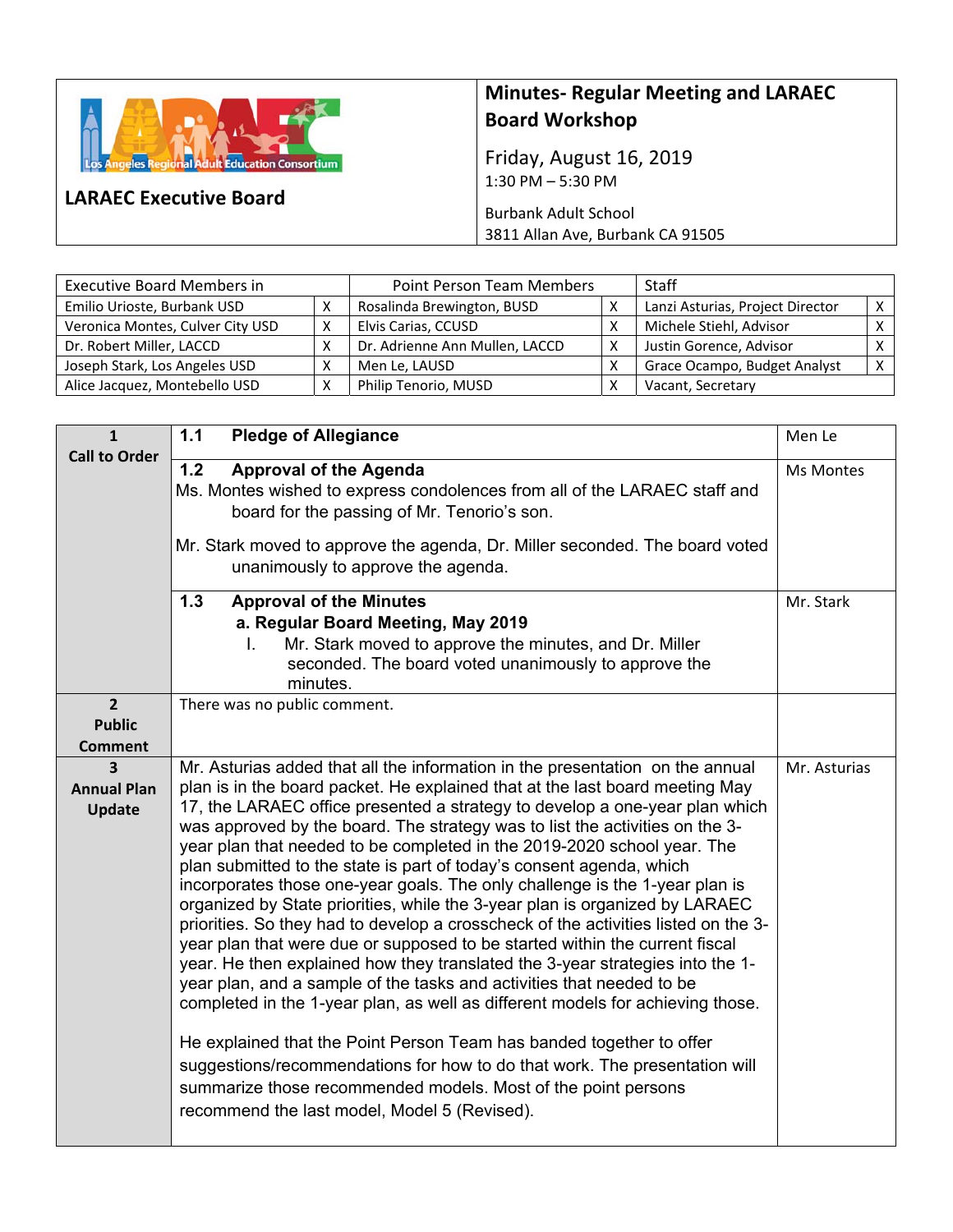Model 1 involves having a consultant as a facilitator (KH was suggested as the consultant, the same firm which helped LARAEC develop its 3-year plan). It would involve using 6 action planning teams as indicated on the 3- and 1 year plans. They tried to create a rough timeline so the board can appreciate when the plan would be in full implementation. Full implementation would be between February, March, and April. That is when they will be doing full activities instead of partial activities, and the comparatively long time to full implementation is because of the need to bring on board a contractor.

Model 2 involves using a Consultant and Trainee (Train the Trainer). The consultant would be driving the implementation of the activities to be done, and at the same time the consultant would be training either a LARAEC rep or appointees who would in turn take over the implementation process at a later time. Similarly to the previous model, full implementation would be in a later part of the year since they have a contractor to bring on board and some training time to be factored in.

Model 3 is "Implementation Model Workgroups by Strategies", and Mr. Asturias explained that there was not much difference from the previous models. They would be using 3 workgroups based on strategic priorities rather than 6 action planning teams. The timeline on this plan would be based on whether they implement this with plan 1, 2, or 4.

Model 4 would involve the LARAEC Office as facilitator implementing the activities. Because they will not need to hire a contractor, this would probably the option that would move faster in terms of full implementation.

Dr. Miller said that the plan is a very detailed document, and the document by which they will be judged by. He preferred model 4, but did not know if the LARAEC office had enough "horsepower" to implement it. He suggested that they might need to have two Mr. Asturias's, one that performs all of his current functions, and another that does program oversight and program management. Their consultants are very good and provide a lot, but they are also expensive and they come and go. For something like this, he thinks they need continuity.

Mr. Stark appreciated the staff for putting this together, but wondered if it might be helpful to come back to this issue, since they would not be deciding anything today and it will probably become a little clearer after the discussion during the board workshop later today.

Mr. Asturias continued and explained Model 5, incorporating a consultant and trainee (train the trainer approach), with workgroups by strategy. The difference is, the model is using 4 work groups instead of 6 planning teams, and is similar to Model 3 in that they would be using priorities identified by the 3-year plan.

Finally, he explained the preferred choice of the PPT, Model 5 (Revised): Consultant and Trainee (Train the Trainer), Workgroups by Strategy. It would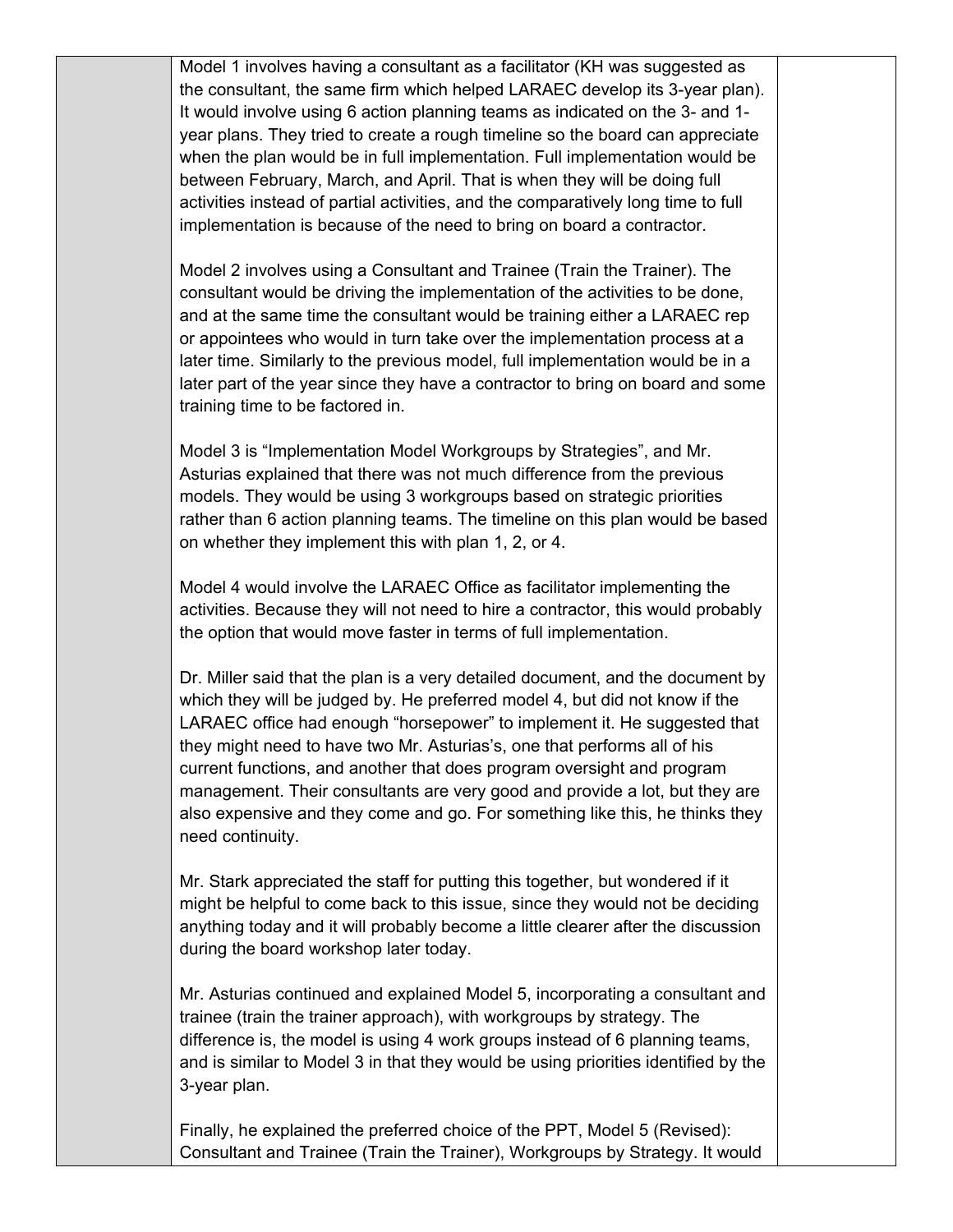|                           | use the 3 priorities identified in the same plans, and accounts for two ongoing<br>workgroups that are in operation currently, Data and Accountability and the<br>Counseling Collaborative.<br>Mr. Stark noticed that in a couple of cases some groups have their lead<br>"TBD", but some have an individual already named as a lead. Mr. Asturias<br>clarified that the PPT left in individuals who were leading those groups last<br>year.                                                                                                                                                                                                                                                                                                                                                                                                                                                                                                                                                                                                                                                                                                                                                                                                                                                                                                                                                                                                                                                                                                                                                                                                                                                                                                                                                                                                                                                                                                                                                                                                                                                                                                                                                                                                                                                                                          |                 |
|---------------------------|---------------------------------------------------------------------------------------------------------------------------------------------------------------------------------------------------------------------------------------------------------------------------------------------------------------------------------------------------------------------------------------------------------------------------------------------------------------------------------------------------------------------------------------------------------------------------------------------------------------------------------------------------------------------------------------------------------------------------------------------------------------------------------------------------------------------------------------------------------------------------------------------------------------------------------------------------------------------------------------------------------------------------------------------------------------------------------------------------------------------------------------------------------------------------------------------------------------------------------------------------------------------------------------------------------------------------------------------------------------------------------------------------------------------------------------------------------------------------------------------------------------------------------------------------------------------------------------------------------------------------------------------------------------------------------------------------------------------------------------------------------------------------------------------------------------------------------------------------------------------------------------------------------------------------------------------------------------------------------------------------------------------------------------------------------------------------------------------------------------------------------------------------------------------------------------------------------------------------------------------------------------------------------------------------------------------------------------|-----------------|
| 4 Budget<br><b>Report</b> | Upcoming CAEP and Data and Accountability deadlines and updates:<br>Ms. Ocampo explained the upcoming Data and Accountability fund deadlines.<br>They have submitted their closeout report already to the state, but still need<br>to complete the Practice With Promise report. Ms. Montes asked what that<br>was, and Ms. Ocampo explained that it is basically a report of best practices<br>from consortiums across the state. Mr. Asturias added that there is a template<br>for submitting online, and they would appreciative if districts that received<br>funding submit one or two best practices about what they did with the data<br>and accountability funding provided them, whether it's new training, new<br>equipment purchase, etc.<br>Ms. Ocampo then summarized the upcoming progress report and estimated<br>program area report deadlines to be submitted in NOVA, as well as the due<br>dates for fiscal year 2020 CAEP fund budgets.<br>4.1 Recertified, Revised CFAD Allocations<br>Ms. Ocampo explained the consortium's CFAD allocations as of May 2nd<br>when they initially submitted CFADs, and noted that the state had reduced<br>COLA from 3.46 to 3.26, so allocations went down.<br>4.2 D&A Final Budget And Expense Report<br>Ms. Ocampo explained that this was the final and closeout report submitted to<br>the state. LARAEC received 4.6 million covering June 1 2016 to June 30<br>2019. Each member district has fully spent their respective allocations. Since<br>they are all CBO signed, they were spent based on objectives set in the plan.<br>4.3 FY 2019 CAEP Q3 Progress and Expense Report<br>a. Capital Outlay Summary and Reminders<br>As of Q3, LARAEC has a budget of about 146 million,<br>L.<br>including carryover from prior year. They have about 58.6<br>million left as of Q3. The Q3 target is about 45%. She pointed<br>out that some members have not spent within that target, and<br>have their corresponding corrective action displayed on the<br>presentation slide as submitted to the state.<br>II.<br>Ms. Ocampo reiterated the state's previous response to<br>Capital Outlay requests. The state did not approve them, but<br>said that they could move forward if consortium members<br>agreed to it after submission for review, they are for the sole | Grace<br>Ocampo |
|                           |                                                                                                                                                                                                                                                                                                                                                                                                                                                                                                                                                                                                                                                                                                                                                                                                                                                                                                                                                                                                                                                                                                                                                                                                                                                                                                                                                                                                                                                                                                                                                                                                                                                                                                                                                                                                                                                                                                                                                                                                                                                                                                                                                                                                                                                                                                                                       |                 |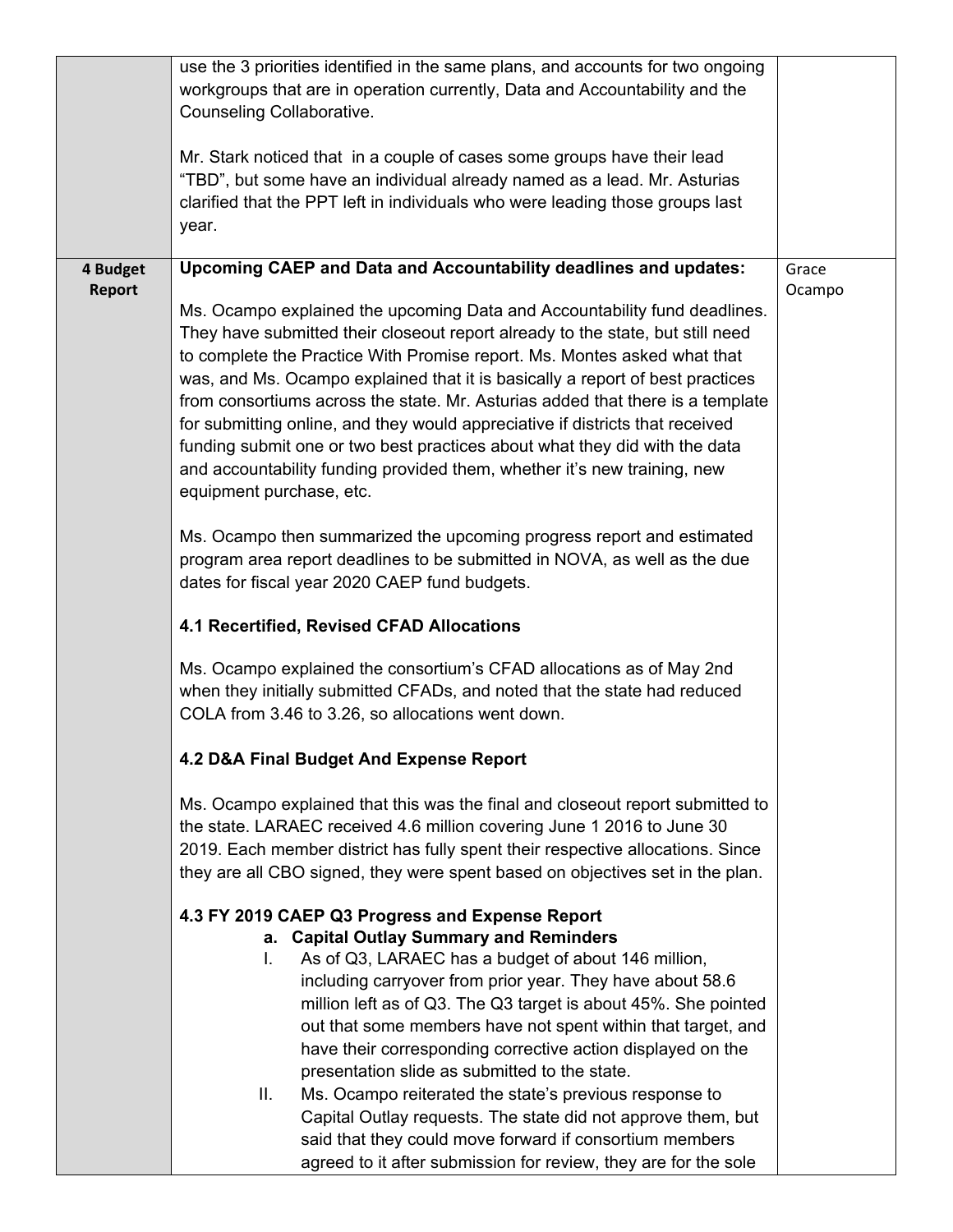|                               | benefit of the seven adult ed program areas, the minutes<br>from the meeting discussing it were saved, and they posted it       |        |
|-------------------------------|---------------------------------------------------------------------------------------------------------------------------------|--------|
|                               | in their 18-19 budget and work plan as it connects to the 18-                                                                   |        |
|                               | 19 annual plan strategies.<br>She then went over the listed respective budgets and<br>III.                                      |        |
|                               | expenses of capital outlay for each district and whether                                                                        |        |
|                               | they've presented and submitted them to the LARAEC board.                                                                       |        |
|                               | As of Q3 BUSD, LAUSD, and MUSD have submitted to                                                                                |        |
|                               | LARAEC, CCUSD had no expenditures, and LACCD                                                                                    |        |
|                               | submitted directly to the state.                                                                                                |        |
|                               | Mr. Stark asked if they knew why LACCD had not submitted<br>IV.                                                                 |        |
|                               | their capital outlay expenditures to the LARAEC board, and<br>Mr. Asturias said that they were informed the request would       |        |
|                               | go directly to the state and that the state has approved those                                                                  |        |
|                               | requests. Dr. Miller said that he did not have any more                                                                         |        |
|                               | information currently, but he could find out more and present                                                                   |        |
|                               | it at a later meeting.                                                                                                          |        |
|                               | b. Spending targets                                                                                                             |        |
|                               | Previously discussed in item 4.2.<br>I.                                                                                         |        |
|                               |                                                                                                                                 |        |
| 5                             | 5.1 Vavrinek, Trine, Day & Co., LLP LARAEC Enrollment Count and                                                                 | Grace  |
| <b>Board</b><br><b>Member</b> | <b>Procedures Audit Progress Report</b><br>a. Ms. Ocampo explained that sometime in May LARAEC had                              | Ocampo |
| <b>Reports</b>                | received a letter stating that Vavrinek, Trine, Day and Co, who                                                                 |        |
|                               | had been contracted with LARAEC to audit their enrollment                                                                       |        |
|                               | count and procedures, will be merging with EideBailly CPAs                                                                      |        |
|                               | and Business Advisors.                                                                                                          |        |
|                               | i. She explained that the auditors have visited the four                                                                        |        |
|                               | unified K12 districts between April and June. They are                                                                          |        |
|                               | in the same process with LACCD; selections have<br>been made and provided to the district, and the district                     |        |
|                               | is gathering info to provide support.                                                                                           |        |
|                               | The auditors reviewed enrollment procedures at each<br>ii.                                                                      |        |
|                               | site and compared for consistency. They have                                                                                    |        |
|                               | participated in conference calls with all key personnel                                                                         |        |
|                               | from member districts, communicating what items the                                                                             |        |
|                               | auditors needed to evaluate.                                                                                                    |        |
|                               | iii. She explained that for the next steps, they need to                                                                        |        |
|                               | complete testing at LACCD, prepare their observations<br>for each district's management's review and input,                     |        |
|                               | finalize their enrollment agreed-upon procedures                                                                                |        |
|                               | report, and present that report to LARAEC.                                                                                      |        |
|                               | b. Mr. Stark said that they had all agreed at one or more board                                                                 |        |
|                               | meetings that there was a sense of urgency to procuring this                                                                    |        |
|                               | audit information to respond to questions from the state, and                                                                   |        |
|                               | he would like to see a timeline so they know when things will                                                                   |        |
|                               | be completed and when things will go back to the board. Mr.<br>Asturias added that this information is crucial so they can meet |        |
|                               |                                                                                                                                 |        |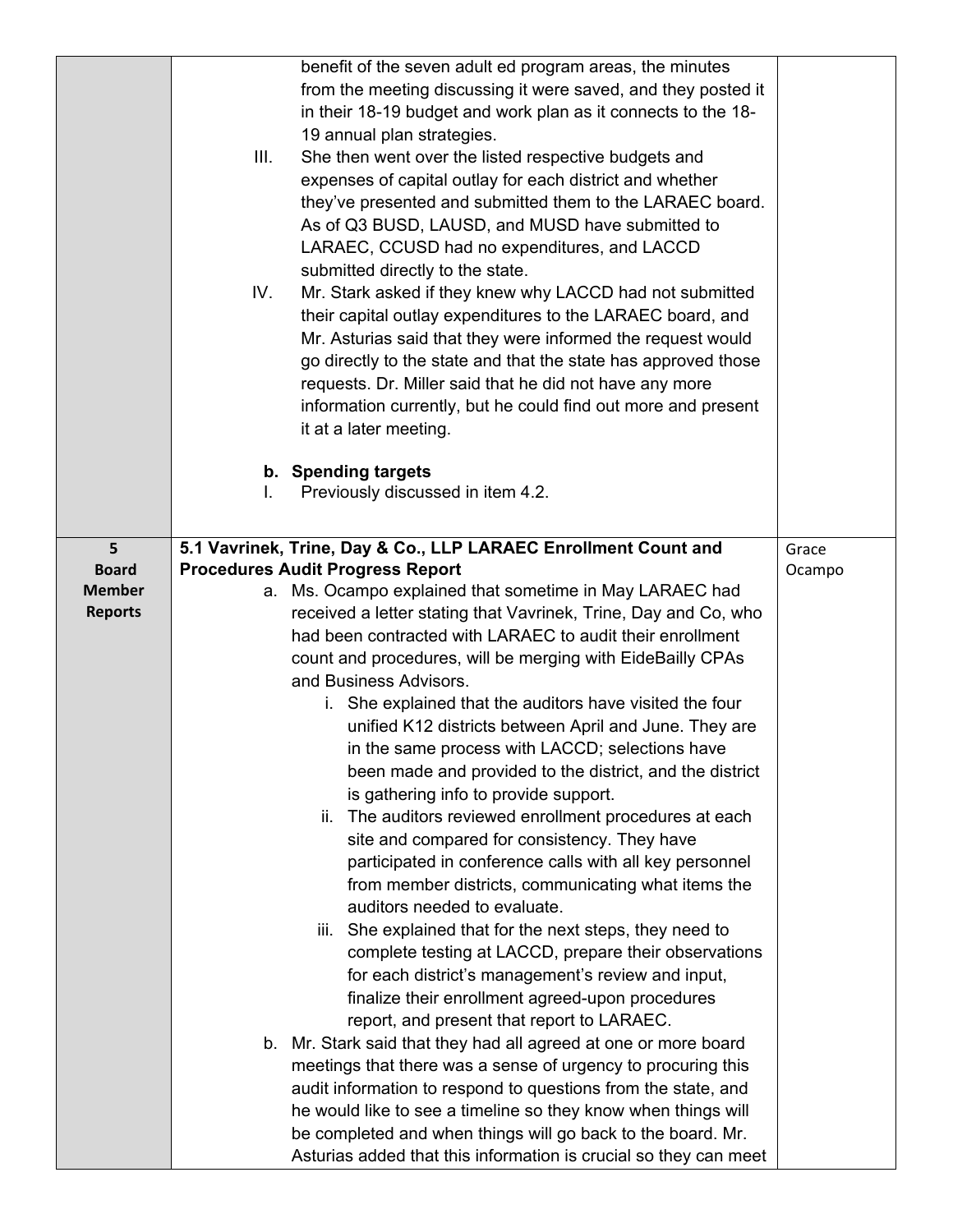| the requirements that LARAEC had indicated to the state                                                              |          |
|----------------------------------------------------------------------------------------------------------------------|----------|
| would help us complete the items they would do to have                                                               |          |
| LAREC removed from the audit report they are under currently                                                         |          |
| based on the MUSD audit report.                                                                                      |          |
| i. Dr. Miller said that LACCD has been in almost constant                                                            |          |
| contact with the auditors' representative Mr. Harrison,                                                              |          |
| and that their auditing process is different because of                                                              |          |
| the way they report enrollment. He asked if the state                                                                |          |
| has been checking on LAREC with where they are in                                                                    |          |
| their reports. Mr. Asturias said that the state originally                                                           |          |
| gave LARAEC one year to comply, and they have                                                                        |          |
| exceeded that one year and have not finalized. Dr.                                                                   |          |
| Miller asked if the state had been asking after                                                                      |          |
| LARAEC, and Mr. Asturias confirmed they had not.                                                                     |          |
| ii. Dr. Miller asked when they could anticipate the two                                                              |          |
| consulting firms' process being completed, and Mr.                                                                   |          |
| Aturias said that part of the work is really depending on                                                            |          |
| finishing the LACCD segment. Dr. Miller said that the                                                                |          |
| ball was in the firm's court.                                                                                        |          |
| iii. Mr. Asturias said that it had been communicated to                                                              |          |
| LARAEC that the firm was actually waiting on a                                                                       |          |
| response from LACCD, and that they have reached out                                                                  |          |
| multiple times.                                                                                                      |          |
| c. Dr. Miller asserted that that was not correct, that it was the                                                    |          |
| second time he had been ambushed at this meeting, and that                                                           |          |
| he did not appreciate it. He added that a simple phone call                                                          |          |
| would have enabled him to get information to address these                                                           |          |
| issues. Ms. Montes said that they can reach out to Mr.                                                               |          |
| Harrison, and then she can facilitate communicating with                                                             |          |
| anyone they need to.                                                                                                 |          |
|                                                                                                                      |          |
| 5.2 Vasquez and Company, LLP Development of Oversight Policies and                                                   | Marialyn |
| <b>Procedures Progress Report</b>                                                                                    | Salvador |
| a. Marialyn Salvador, introduced herself as a senior manager at                                                      |          |
| Vasquez and Company, and explained that she was there to                                                             |          |
| report on the status of their contract with LARAEC for<br>developing oversight policies and procedures for the AB104 |          |
| <b>Adult Education Block Grant.</b>                                                                                  |          |
| i. They have started going to districts and interviewing                                                             |          |
| LARAEC personnel to gain an understanding of                                                                         |          |
| systems and practices currently performed related to                                                                 |          |
| monitoring AB104 programs. They have held in-person                                                                  |          |
| meetings with LAUSD, MUSD, and an in-person visit                                                                    |          |
| with LACCD, and teleconferences with CCUSD and                                                                       |          |
| BUSD.                                                                                                                |          |
| ii. They have documented narratives and procedures,                                                                  |          |
| focusing on the districts' procurement and                                                                           |          |
| disbursement. Ms. Salvador is waiting for her auditing                                                               |          |
| partner to come back from vacation, then they will draft                                                             |          |
|                                                                                                                      |          |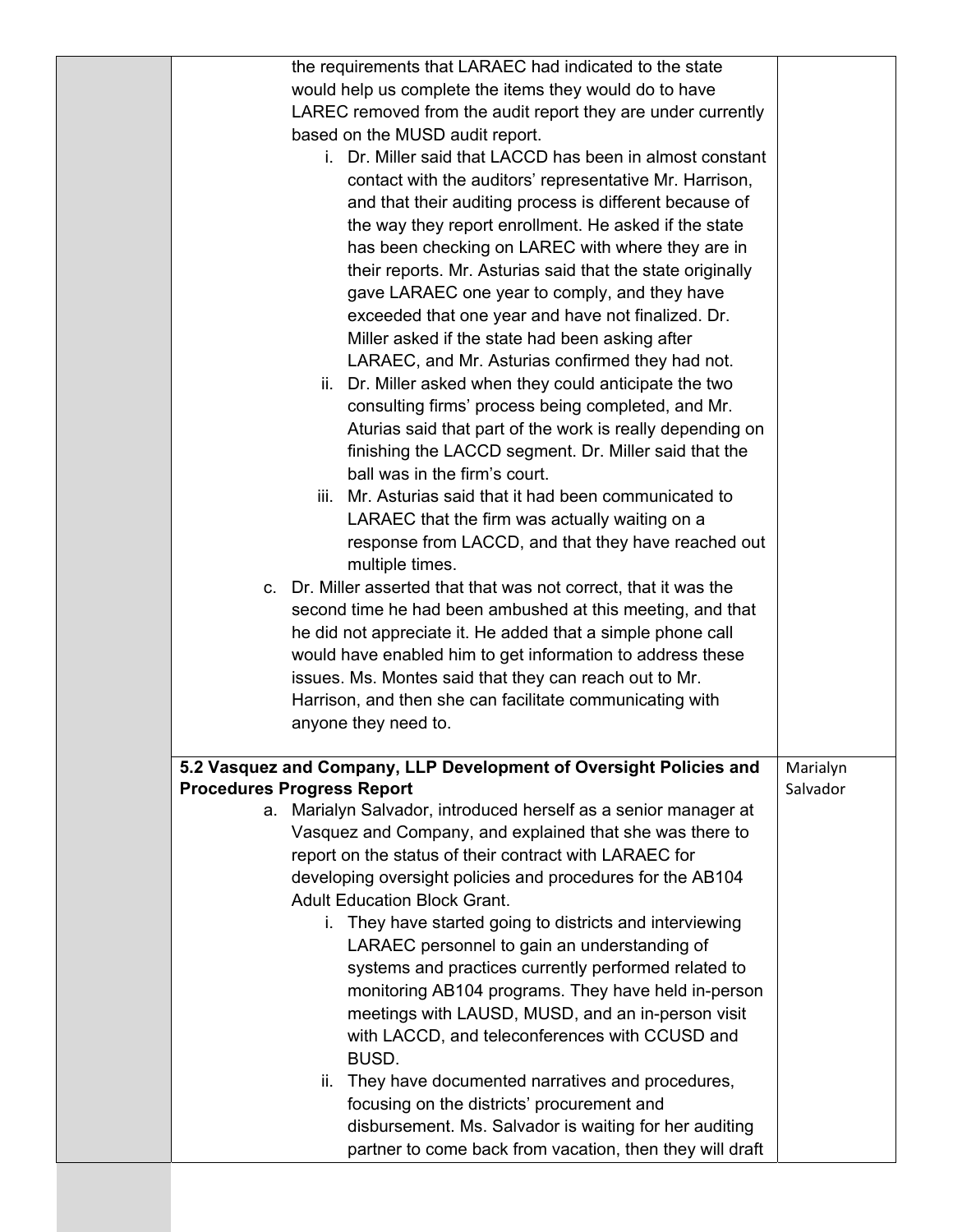|   | a report with findings and recommendations. They may                                                                                       |              |
|---|--------------------------------------------------------------------------------------------------------------------------------------------|--------------|
|   | come back and do a walk-through if needed with                                                                                             |              |
|   | previous interviewees in case their understanding was                                                                                      |              |
|   | not complete at the time, and to make sure they are                                                                                        |              |
|   | documenting LARAEC districts' procedures correctly.                                                                                        |              |
|   | The next steps for them are to develop an effective<br>iii.                                                                                |              |
|   | monitoring function and written policies and procedures                                                                                    |              |
|   | manual for the administration of AB104, and to present                                                                                     |              |
|   | them and the report to the LARAEC board, as well as                                                                                        |              |
|   | potentially the boards of individual districts.                                                                                            |              |
|   | b. Ms. Montes asked to confirm whether Ms. Salvador was just                                                                               |              |
|   | waiting for her partner to come back to finish writing districts to                                                                        |              |
|   | make sure they understood their procedures, and ms.                                                                                        |              |
|   | Salvador confirmed that they were, since her partner has                                                                                   |              |
|   | necessary experience, input, and suggestions.                                                                                              |              |
|   | c. Mr. Urioste asked if districts would be getting a draft of the                                                                          |              |
|   | reports of their procedures, since in particular how BUSD                                                                                  |              |
|   | operates as a small K12 school is very different from the large                                                                            |              |
|   |                                                                                                                                            |              |
|   | LACCD and the unions. Mr. Asturias clarified that that was an                                                                              |              |
|   | understanding we had going into this process; part of it is                                                                                |              |
|   | interviewing, then coming back with what the firm understands                                                                              |              |
|   | LARAEC's districts' procedures to be, and at that point the                                                                                |              |
|   | districts will have an opportunity to review and approve. Once                                                                             |              |
|   | that is completed, a final report will be presented to the                                                                                 |              |
|   | LARAEC board to formally approve. This is affecting each                                                                                   |              |
|   | district only to the extent that oversight of certain accounts and                                                                         |              |
|   | transactions are needed to comply with the state requirements.                                                                             |              |
|   | i. Mr. Urioste clarified that he wanted to know, when they                                                                                 |              |
|   | get this report, whether they would be getting a draft                                                                                     |              |
|   | that they can review and potentially make some                                                                                             |              |
|   | revisions to if needed. His concern is that they are                                                                                       |              |
|   | going to be having a final report submitted to LARAEC                                                                                      |              |
|   | without having had the opportunity to read the whole                                                                                       |              |
|   | thing and to say whether they would like to make                                                                                           |              |
|   | changes. Mr. Asturias clarified that those opportunities                                                                                   |              |
|   | will be provided, and added that in essence, what                                                                                          |              |
|   | Vasquez and Company has been charged to do is write                                                                                        |              |
|   | the policies, not to implement them. It's up to the board                                                                                  |              |
|   | whether to implement them or not, and whether they                                                                                         |              |
|   | will be implemented as is or with changes.                                                                                                 |              |
|   |                                                                                                                                            |              |
|   | 5.3 Student Transitions and Educational Plan (STEP) Program update<br>Mr. Asturias explained that basically, at this point they have<br>а. | Mr. Asturias |
|   |                                                                                                                                            |              |
|   | stopped activities on the development of software intended to                                                                              |              |
|   | provide electronic ISPs to some member districts based on the                                                                              |              |
|   | fact that there was little participation for the test for the                                                                              |              |
|   | development of the software. So for all intents and purposes,                                                                              |              |
|   | that contract is completed at this point.                                                                                                  |              |
| 6 | <b>MUSD:</b>                                                                                                                               |              |
|   |                                                                                                                                            | Ms. Jacquez  |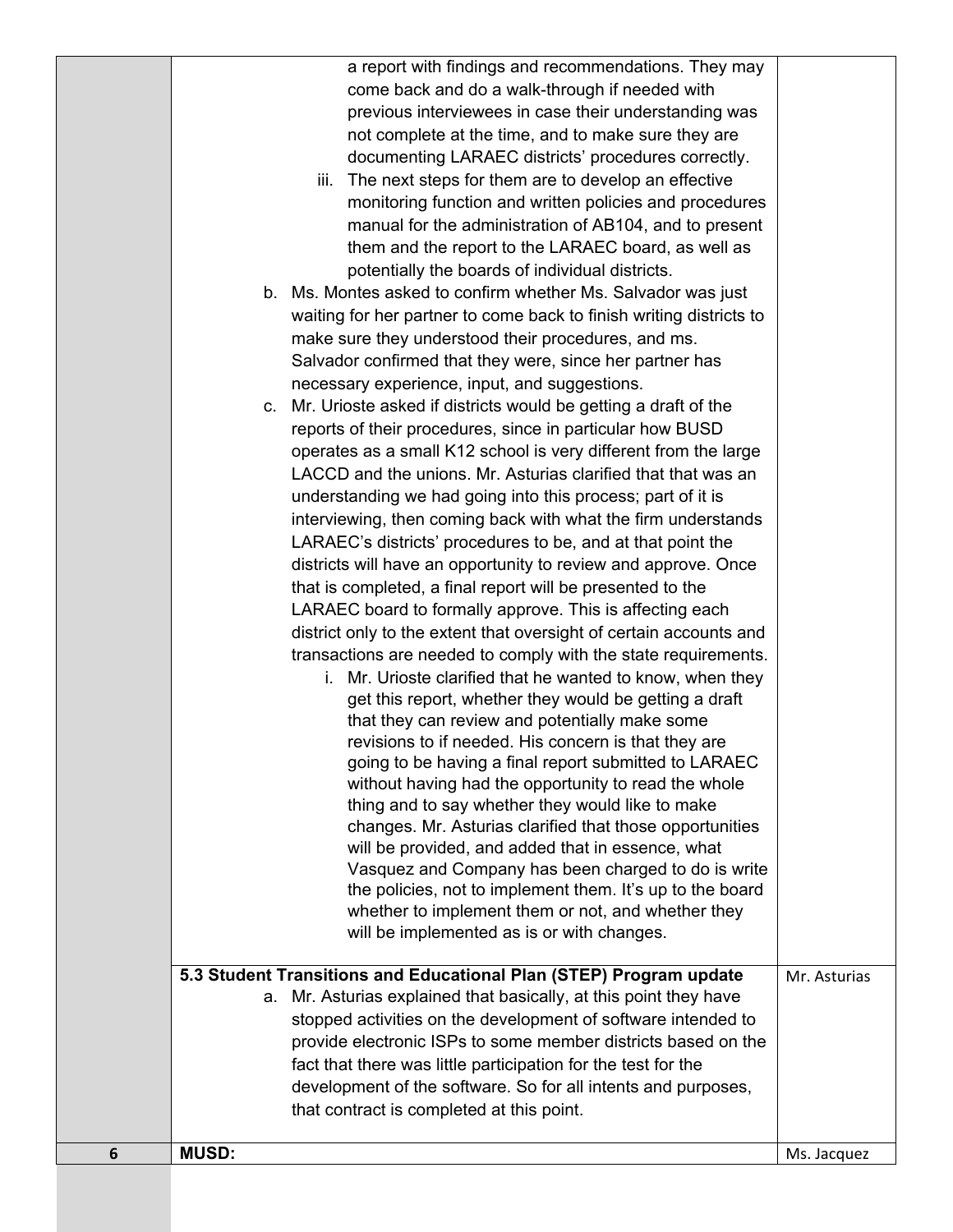| <b>Board</b>                    |               |    |                                                                                                                                                                                                                                                                                                                                                                                                                                                                                                                                                                                                                                                    |             |
|---------------------------------|---------------|----|----------------------------------------------------------------------------------------------------------------------------------------------------------------------------------------------------------------------------------------------------------------------------------------------------------------------------------------------------------------------------------------------------------------------------------------------------------------------------------------------------------------------------------------------------------------------------------------------------------------------------------------------------|-------------|
| <b>Member</b><br><b>Reports</b> |               | a. | Ms. Jacquez announced that MUSD recently had a district-<br>wide professional development session with all MUSD staff,<br>in all about 2000+ employees. They went over data, ESL, and<br>technology writing. MUSD also just received a new acting<br>director, and Ms. Jacquez would like to welcome him aboard;<br>he is also the Student Services director, and comes with a<br>wealth of knowledge and experience. August 27 will be<br>another staff professional development day, and August 28<br>will be the first day of school.                                                                                                           |             |
|                                 | <b>LAUSD:</b> |    |                                                                                                                                                                                                                                                                                                                                                                                                                                                                                                                                                                                                                                                    | Mr. Stark   |
|                                 |               | а. | There was no board member report from Mr. Stark.                                                                                                                                                                                                                                                                                                                                                                                                                                                                                                                                                                                                   |             |
|                                 | <b>BUSD:</b>  |    |                                                                                                                                                                                                                                                                                                                                                                                                                                                                                                                                                                                                                                                    | Mr. Urioste |
|                                 |               | a. | Mr. Urioste announced that BUSD has developed a new<br>website, which gives them tremendous flexibility that they did<br>not have before to add things and new information. It is also<br>much more user-friendly for the end user and for BUSD as an<br>institution. They started back to school on August 17th, and<br>August 23rd will be an all-staff meeting and prof<br>development. On August 24th, they will start self-study<br>meetings for WASC in prep for their visit on April 27th, 2020.<br>They will also have an open house on September 4th at 6<br>PM.                                                                          |             |
|                                 | <b>LACCD:</b> |    |                                                                                                                                                                                                                                                                                                                                                                                                                                                                                                                                                                                                                                                    | Dr. Miller  |
|                                 |               | a. | Dr. Miller explained that adult ed continues to be a growth<br>area in LACCD, and adult ed enrollments are up going into<br>the fall semester which commences next Thursday. Thier<br>credit enrollments are down 1-3%. They are also updating all<br>of their colleges' websites, representing a significant<br>investment as they look to take advantage of the social media<br>world. He also summarized the effect of the law AB705 which<br>goes into effect in the fall, which has caused considerable<br>changes in how they approach remedial math and English.<br>Lastly, their guided pathways activity at the state level<br>continues. |             |
|                                 | <b>CCUSD:</b> |    |                                                                                                                                                                                                                                                                                                                                                                                                                                                                                                                                                                                                                                                    | Ms. Montes  |
|                                 |               | a. | Ms. Montes announced that CCUSD is also going through a<br>WASC self-study, and they will be sharing a chair with<br>Burbank. Also she will be accepting a position as Director of<br>Student and Valley Support Services, but will still be<br>overseeing adult and alternative ed, so she will still be<br>CCUSD's LARAEC board rep. But she will also introduce the<br>board to Ruth Morris, CCUSD assistant principal, who will be<br>handling all of their day to day logistics.                                                                                                                                                              |             |
| $\overline{\mathbf{z}}$         |               |    | 7.1 LARAEC Board Meetings for School Year 2019-2020 Locations                                                                                                                                                                                                                                                                                                                                                                                                                                                                                                                                                                                      |             |
| <b>Action Items</b>             |               |    | <b>Discussion and approval</b><br>a. Mr. Asturias explained that the board had decided on meeting<br>dates for this year for LARAEC, but not locations. Ms. Montes,<br>Mr. Urioste, and Dr. Miller came to the agreement that BUSD                                                                                                                                                                                                                                                                                                                                                                                                                 |             |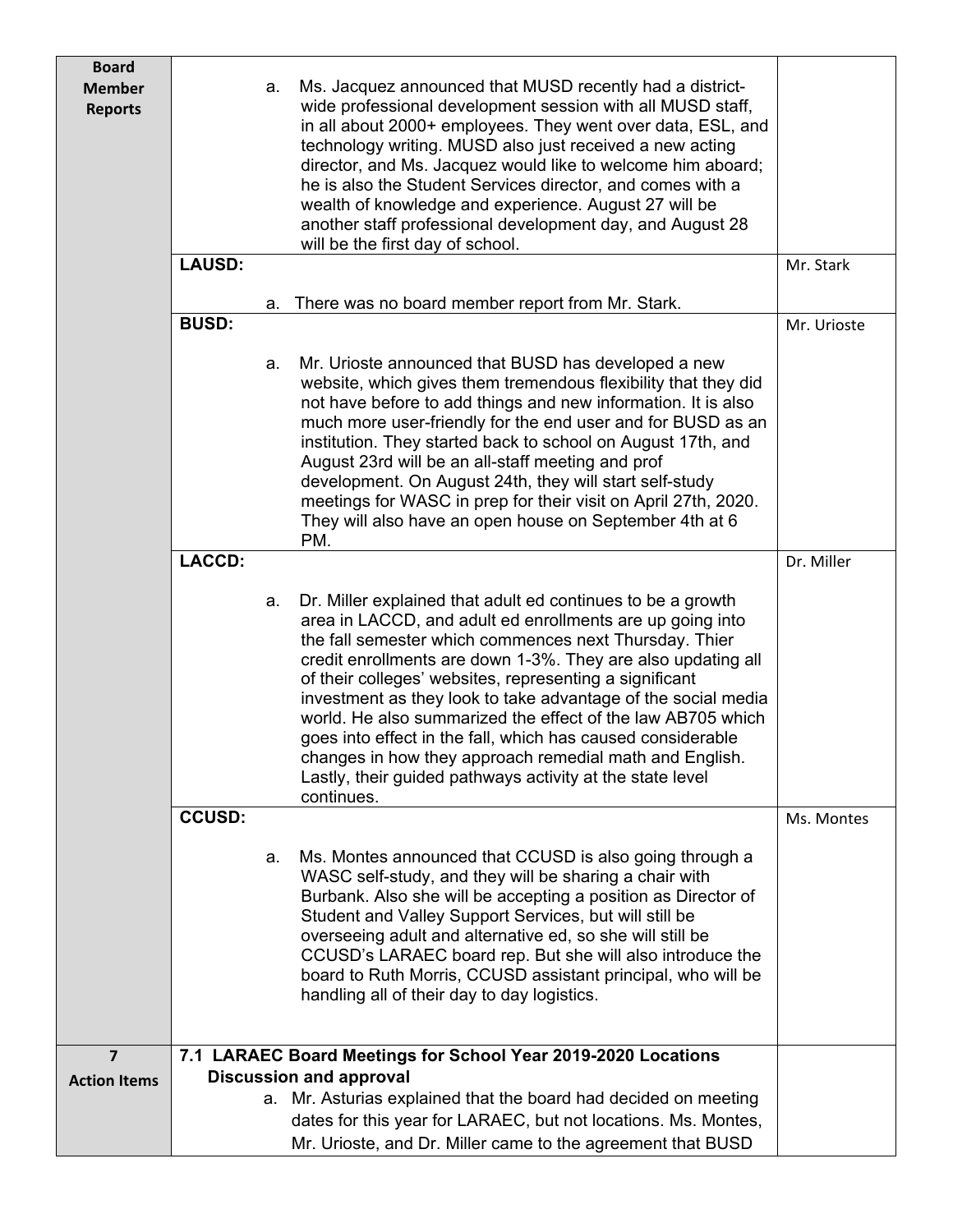|    | could host the September and May meetings at Burbank Adult                                                                        |  |
|----|-----------------------------------------------------------------------------------------------------------------------------------|--|
|    | School, while LACCD could host the November, January, and                                                                         |  |
|    | March meetings at the Van De Kamp Innovation Center.                                                                              |  |
|    | b. Dr. Miller motioned to approve those dates and locations. Ms.                                                                  |  |
|    | Jacquez seconded.                                                                                                                 |  |
|    | c. The board voted unanimously to approve the meeting dates                                                                       |  |
|    | and locations for LARAEC board meetings for SY 2019-2020.                                                                         |  |
|    | 7.2 Board President Nomination and Election                                                                                       |  |
| а. | Ms. Montes asked if anyone would like to discuss the role of                                                                      |  |
|    | the president or volunteer for the position. Mr. Urioste asked if                                                                 |  |
|    | they had anything on paper regarding the makeup of the board                                                                      |  |
|    | and board positions. Mr. Asturias clarified that they have very<br>little, basically the agreement that was originally done under |  |
|    | AB86 that the board was to be made up from a representative                                                                       |  |
|    | appointed by their member districts. They do not have any                                                                         |  |
|    | bylaws to inform the process at this point. About a year ago,                                                                     |  |
|    | the board decided that there needed to be a president.                                                                            |  |
|    | b. Ms. Montes suggested to hold off on the issue because of the                                                                   |  |
|    | discussion they will be having in the board workshop. The                                                                         |  |
|    | board agreed to table the issue for now, to potentially revisit it                                                                |  |
|    | after the board workshop. Dr. Miller clarified that they could                                                                    |  |
|    | have the board workshop and come back to the issue without                                                                        |  |
|    | having to close and reopen the open session, and could table                                                                      |  |
|    | it to the end of the meeting. All board members agreed to table                                                                   |  |
|    | the issue until after the board workshop.                                                                                         |  |
|    | c. (Agenda items 8 and 9 were discussed, after which                                                                              |  |
|    | discussion returned to this item)<br>d. Dr. Miller moved that Mr. Urioste be LARAEC board president                               |  |
|    | for the next year. Ms. Montes seconded.                                                                                           |  |
|    | e. Mr. Urioste asked if they wanted to have the president serve                                                                   |  |
|    | for two years; Dr. Miller thought that it was too much power in                                                                   |  |
|    | the hands of one person for too long, and thinks one year is                                                                      |  |
|    | good. Mr. Urioste suggested having a board member emeritus,                                                                       |  |
|    | given that adult ed is an evolving discipline, they could benefit                                                                 |  |
|    | from that or a similar sitting board member with knowledge and                                                                    |  |
|    | experience. Dr. Miller said that potentially as their board                                                                       |  |
|    | president, Mr. Urioste can agendize this issue, and they can                                                                      |  |
|    | have another discussion about it down the road.                                                                                   |  |
| f. | Mr. Urioste said he would like to see someone else get                                                                            |  |
|    | nominated, and nominated Mr. Stark for president.                                                                                 |  |
| g. | Dr. Miller said that normally this process is defined in closed                                                                   |  |
|    | doors and agreed beforehand amongst board members. After<br>deciding to have a succession of nominees that would become           |  |
|    | President after the previous nominee had completed a 1-year                                                                       |  |
|    | term, Mr. Urioste nominated Mr. Stark for first Vice President.                                                                   |  |
|    | Mr. Stark nominated Alice Jacquez as second Vice President.                                                                       |  |
|    | Dr. Miller accepted these amendments to his motion. Mr.                                                                           |  |
|    | Urioste then seconded Dr. Miller's original nomination of him                                                                     |  |
|    | as President.                                                                                                                     |  |
|    |                                                                                                                                   |  |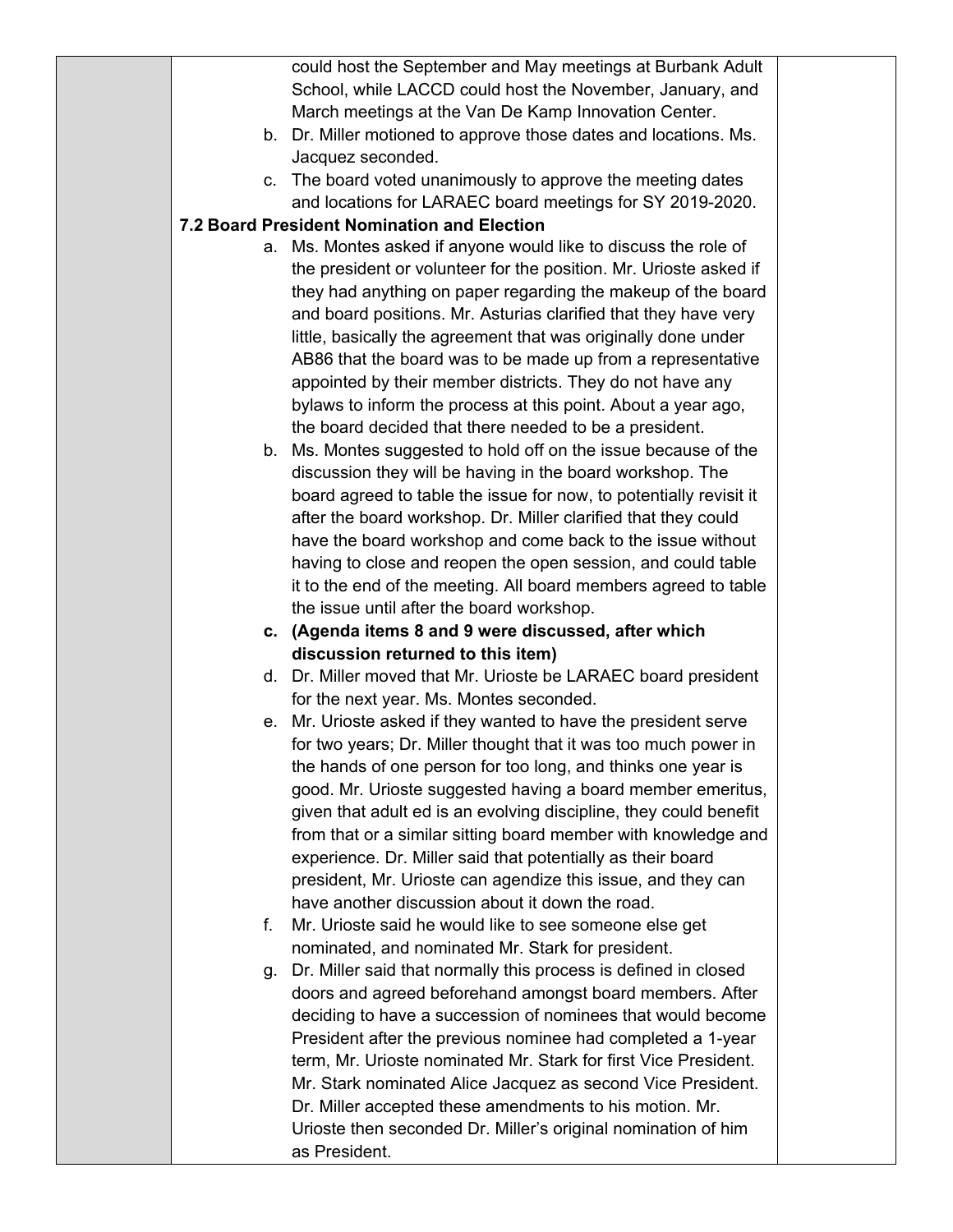|                               | h. The board voted unanimously to elect Mr. Urioste as LARAEC                                                                                                                                                                                                                                                        |  |
|-------------------------------|----------------------------------------------------------------------------------------------------------------------------------------------------------------------------------------------------------------------------------------------------------------------------------------------------------------------|--|
|                               | Board President for a 1-year term, to be succeeded by Mr.                                                                                                                                                                                                                                                            |  |
|                               | Stark for a 1-year term as President, then Ms. Jacquez for a 1-                                                                                                                                                                                                                                                      |  |
|                               | year term as president.                                                                                                                                                                                                                                                                                              |  |
|                               |                                                                                                                                                                                                                                                                                                                      |  |
|                               | (At this point, discussion returned to Agenda Item 9)                                                                                                                                                                                                                                                                |  |
|                               |                                                                                                                                                                                                                                                                                                                      |  |
| 8                             | <b>Consent Items:</b>                                                                                                                                                                                                                                                                                                |  |
| <b>Consent</b>                |                                                                                                                                                                                                                                                                                                                      |  |
| Agenda                        | 8.1 RG Pacific P.O. \$18,000 (New Webmaster)                                                                                                                                                                                                                                                                         |  |
|                               | 8.2 One-Year Plan                                                                                                                                                                                                                                                                                                    |  |
|                               |                                                                                                                                                                                                                                                                                                                      |  |
|                               |                                                                                                                                                                                                                                                                                                                      |  |
|                               | Ms. Montes explained that their old webmaster is out of bond, and asked if<br>any board members wanted to pull consent items for discussion. Dr. Miller                                                                                                                                                              |  |
|                               | asked what the process was to go with RG Pacific for the webmaster                                                                                                                                                                                                                                                   |  |
|                               | purchase order. Mr. Asturias clarified that the contractor has been utilized by                                                                                                                                                                                                                                      |  |
|                               |                                                                                                                                                                                                                                                                                                                      |  |
|                               | other schools in LAUSD, and comes highly recommended by individuals who                                                                                                                                                                                                                                              |  |
|                               | used it before for other schools, and the LARAEC office felt comfortable that                                                                                                                                                                                                                                        |  |
|                               | this is someone that would perform the duties outlined in PO. They also                                                                                                                                                                                                                                              |  |
|                               | looked at other providers, and felt for the amount being charged that this                                                                                                                                                                                                                                           |  |
|                               | would be the most flexible provider for LARAEC.                                                                                                                                                                                                                                                                      |  |
|                               | Mr. Urioste asked if they were keeping the same website that they have now,<br>with this company maintaining it, or if they are going to redesign a new<br>website for LARAEC. Mr. Asturias explained that the website is going to be<br>redesigned, and they are not certain as of yet that they will keep the same |  |
|                               | web account; they are still trying to transact that with the previous webmaster,                                                                                                                                                                                                                                     |  |
|                               | who owns the domain name, but not the system that operates the website.                                                                                                                                                                                                                                              |  |
|                               | He said that they will still redesign the website to make it more user-friendly,                                                                                                                                                                                                                                     |  |
|                               | while negotiating with the previous webmaster for the domain.                                                                                                                                                                                                                                                        |  |
|                               | Mr. Urioste asked if there will be time for the Point Person Team to work with                                                                                                                                                                                                                                       |  |
|                               | the LAREC office and the new developer to make sure to get eyes on the                                                                                                                                                                                                                                               |  |
|                               | redesign process and get input, and Mr. Astiruas said that there will always                                                                                                                                                                                                                                         |  |
|                               | be time for that. Mr. Urioste thought it would be good for the PPT to be                                                                                                                                                                                                                                             |  |
|                               | involved in the process from the beginning.                                                                                                                                                                                                                                                                          |  |
|                               |                                                                                                                                                                                                                                                                                                                      |  |
|                               | Dr. Miller moved to approve the consent agenda items 8.1 and 8.2. Mr.                                                                                                                                                                                                                                                |  |
|                               | Urioste seconded. The board voted unanimously to approve the consent                                                                                                                                                                                                                                                 |  |
|                               | agenda.                                                                                                                                                                                                                                                                                                              |  |
|                               |                                                                                                                                                                                                                                                                                                                      |  |
| 9                             | Governance, Roles, and Responsibilities of the LARAEC Office, Point                                                                                                                                                                                                                                                  |  |
| <b>LARAEC</b><br><b>Board</b> | Persons Team, Action Planning Teams, and Executive Team                                                                                                                                                                                                                                                              |  |
| Workshop                      | a. Mr. Asturias introduced the facilitating team from the CAEP office's                                                                                                                                                                                                                                              |  |
|                               | Technical Assistance Project: Diana Batista, director of TAP, John                                                                                                                                                                                                                                                   |  |
|                               | Fleischman, consultant for TAP, and Veronica Parker, a TAP                                                                                                                                                                                                                                                           |  |
|                               | coordinator. Ms. Batista went around the room, encouraging not only                                                                                                                                                                                                                                                  |  |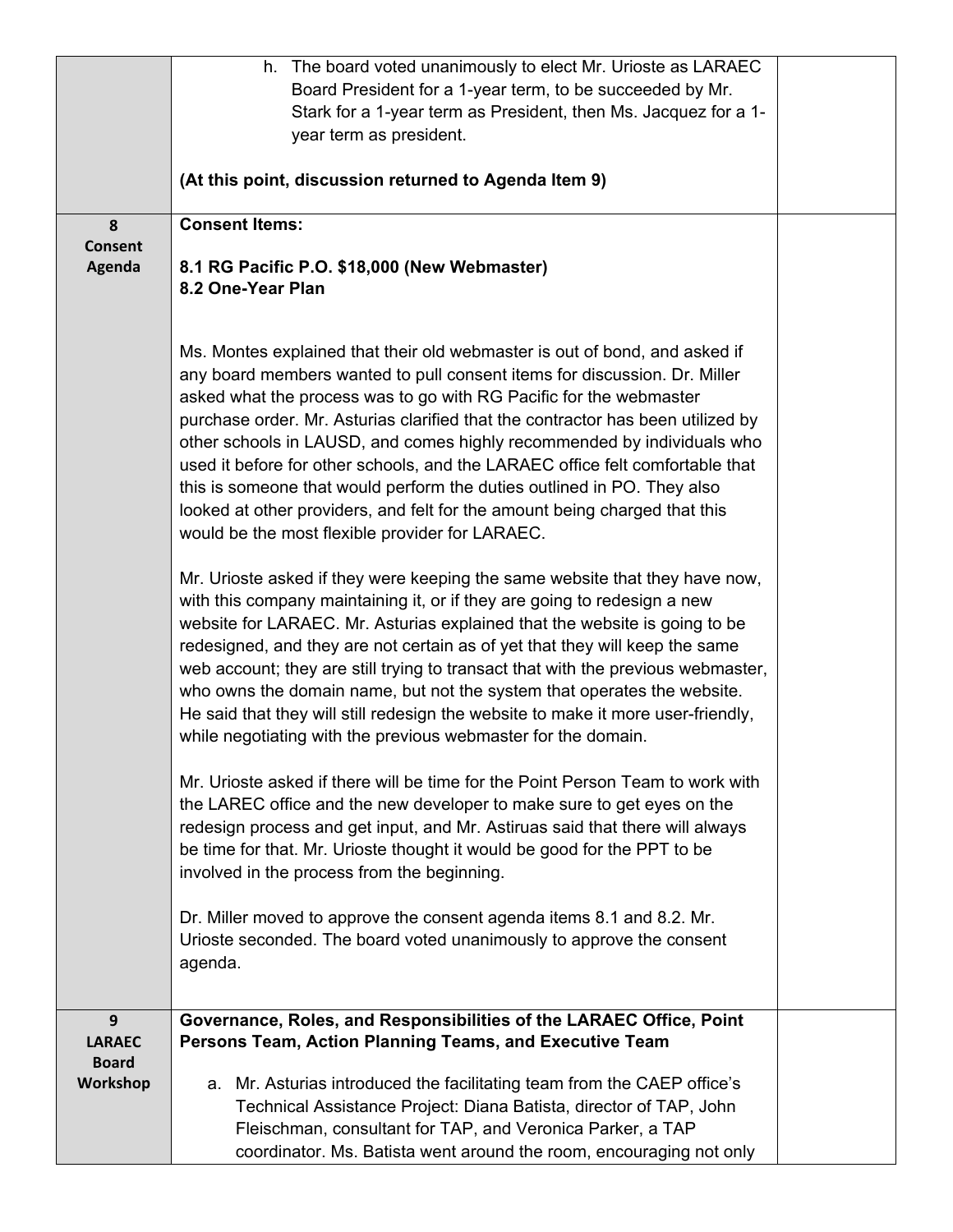the LARAEC executive board but all attending the workshop to introduce themselves, which they did.

- b. Ms. Batista clarified that they do not represent the state Department of Education, but are part of the professional development capacity built in to CAEP. They want to have a dialogue and discussions about the roles and responsibilities of the LARAEC positions mentioned in the annual and 3-year plans. They will not be making recommendations or decisions. She emphasized an atmosphere of open-mindedness and sharing ideas, while being considerate of differing viewpoints, and went over some of the ground rules of the discussion.
- c. Mr. Fleischman introduced himself as a seasoned adult educator with 45 years of experience working in adult ed. He started the Outreach and Technical Assistance Network or OTAN, which is still funded 30 years later. He then gave background on his work with educational consortiums, and working on the AB86 plan.
- d. Mr. Fleishcman then summarized that they wanted to start by going through the existing governance document for LARAEC which was required by the state. He also read the research and investigation commissioned by the LARAEC board about governance, which pointed out to him how fragmented things are throughout the state, and pointed out that the state government compromised in giving funding by taking the concept of local control to a regional level, and giving a degree of flexibility to local agencies.
	- i. Ms. Batista added that some of this work was done during the AB86 period just 5 years ago, and during AB86 they really didn't know if there was a promise of money, and because it was the block grant, they did not know if it was ongoing money. They are seeing now that the state is making a commitment, and now is a perfect time to reflect on what consortiums started with.
- e. Mr. Fleischman summarized that the proposed outcome for the discussion is a rank ordered list of roles and responsibilities for LARAEC office staff, point persons, Action Planning and Executive Teams. Also, time permitting, an initial outline for a Laraec Governance Policy Guide to include a timeline for completion and for updates.
	- i. He then summarized the formation of LARAEC, the creation of the funding distribution system, and the guidlines for operations. He reiterated that the CAEP consortia government report commissioned by LARAEC was fascinating since the state has not provided that kind of research, and since it indicates there is no state-wide standard. There are different models and different sizes, but they boiled down mostly to 2 tiered and 3-tiered structures.
	- ii. He then summarized the variety of board structures around the state, how the consortia are managed, what types of middle management groups they have, and the various types of operations and administrative support.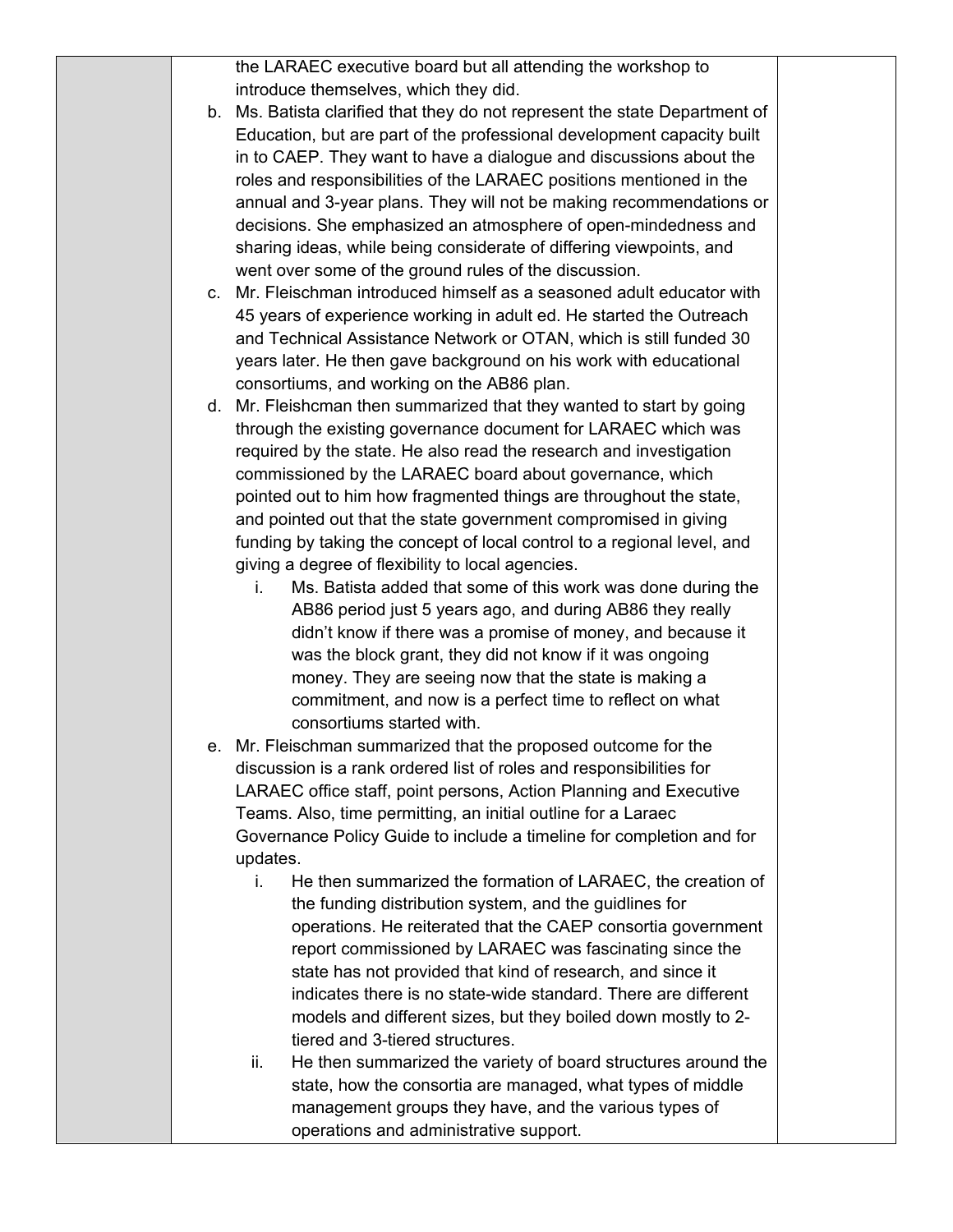| f. | He then summarized the wide variety of initiatives currently in                                                                          |  |
|----|------------------------------------------------------------------------------------------------------------------------------------------|--|
|    | development statewide at consortiums, including website construction,                                                                    |  |
|    | marketing, and social media. He also summarized the variety of                                                                           |  |
|    | investments in staff development, and the wide variety of funds                                                                          |  |
|    | distribution schemes across consortia.                                                                                                   |  |
| g. | Mr. Fleischman summarized the CAEP Consortia Governance                                                                                  |  |
|    | lessons learned for the state:                                                                                                           |  |
|    | There is a lack of consistency in management.<br>i.                                                                                      |  |
|    | Blending AE and CCD cultures is challenging with rank-and-<br>ii.                                                                        |  |
|    | file. One challenge is funding differences between adult ed                                                                              |  |
|    | K12 schools and CCDs.                                                                                                                    |  |
|    | Data collection seems to be an issue.<br>iii.                                                                                            |  |
|    | The lack of full-time staff is tough.<br>iv.                                                                                             |  |
|    | Also, he has heard nightmare stories from some of the<br>v.                                                                              |  |
|    | consortia about fund reallocation.                                                                                                       |  |
|    | h. He then listed recommended focus areas for LARAEC:                                                                                    |  |
|    | Meaningful faculty and student engagement<br>i.                                                                                          |  |
|    | Professional development (establishing PLC's, and a potential<br>ii.                                                                     |  |
|    | super-regional meeting between LA County and Orange                                                                                      |  |
|    | County)                                                                                                                                  |  |
|    | Transition personnel (Many consortia are moving forward with<br>iii.                                                                     |  |
|    | transition specialists.                                                                                                                  |  |
|    | Articulation<br>iv.                                                                                                                      |  |
|    | Scaling best practices (discussion of scaling up the Family<br>ν.                                                                        |  |
|    | Success Initiative).                                                                                                                     |  |
| i. | Dr. Miller suggested that LARAEC is a lot more functional as a                                                                           |  |
|    | consortium than it gives itself credit for, and Mr. Fleischman agreed.                                                                   |  |
|    | He added that he has been to other states with adult ed programs,<br>and it is a huge mix around the country, and he is so proud of what |  |
|    | California has done, noting that other states look to them.                                                                              |  |
| J. | Mr. Fleischman then wanted to quickly go through the positions of the                                                                    |  |
|    | LARAEC Office Staff, and asked whether LARAEC staff positions                                                                            |  |
|    | were decided by the central office, or board-approved, and Mr.                                                                           |  |
|    | Asturias confirmed they were board-approved.                                                                                             |  |
|    | k. Ms. Batista summarized that four office staff positions were outlined                                                                 |  |
|    | for the LARAEC office: Secretary, Fiscal Analyst, Teacher Advisor,                                                                       |  |
|    | and Project Director.                                                                                                                    |  |
|    | Mr. Fleischman asked if the positions are funded through<br>i.                                                                           |  |
|    | LAUSD, if they need to send them to the board to approve any                                                                             |  |
|    | changes, and Mr. Asturias clarified that they do not, unless                                                                             |  |
|    | they wanted to add new positions.                                                                                                        |  |
|    | Ms. Batista summarized the duties of the LARAEC Secretary<br>ii.                                                                         |  |
|    | as listed in LARAEC documentation, and asked if anyone had                                                                               |  |
|    | any comments on the Secretary position, and anything that                                                                                |  |
|    | should be deleted or omitted. There was not.                                                                                             |  |
|    | Mr. Fleischman then asked if there was anything from the<br>iii.                                                                         |  |
|    | listed duties of the Fiscal Analyst that anyone thought needed                                                                           |  |
|    | to be added or deleted, and there was not.                                                                                               |  |
|    |                                                                                                                                          |  |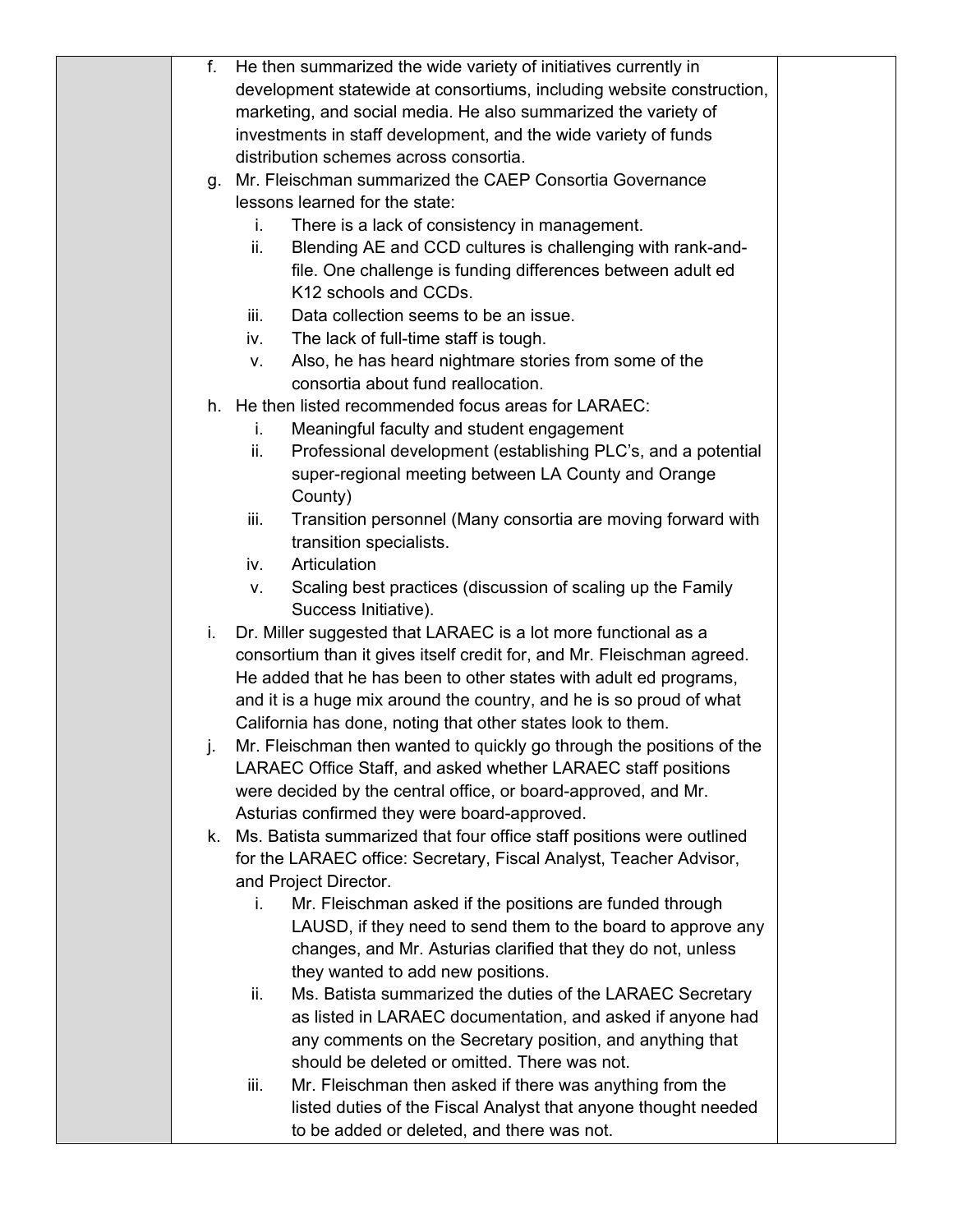|    | iv.  | Ms. Batista moved on to the Teacher Advisor position, and Ms.    |  |
|----|------|------------------------------------------------------------------|--|
|    |      | Montes added that three of the bullet points under the           |  |
|    |      | position's responsibilities are repeats, which is just a typo to |  |
|    |      | correct. Mr. Fleischman added that the positions are full-time.  |  |
|    |      | 1. Ms. Batista asked if they should add any                      |  |
|    |      | responsibilities, and Ms. Montes suggested something             |  |
|    |      | related to coordinating marketing or website items. Mr.          |  |
|    |      | Gorence and Ms. Stiehl added that they also function             |  |
|    |      | as point people for the PPT. Ms. Batista suggested               |  |
|    |      | creating an updated org chart in the future.                     |  |
|    | v.   | Ms. Batista asked if there were any additions or changes for     |  |
|    |      |                                                                  |  |
|    |      | the Project Director, and there were none. Dr. Miller reiterated |  |
|    |      | that he thinks there are too many duties associated with it for  |  |
|    |      | one person.                                                      |  |
| I. |      | <b>Point Persons Team:</b>                                       |  |
|    | İ.   | Ms. Batista asked what the Point Person does as compared to      |  |
|    |      | the Project Director and members of the Executive team, and      |  |
|    |      | Mr. Fleischman then went over descriptions of the Point          |  |
|    |      | Persons Team's responsibilities, and the executive board's.      |  |
|    | ii.  | Ms. Batista asked if the Project Director facilitated every      |  |
|    |      | meeting of the PPT, and Dr. Mullen clarified that the agenda is  |  |
|    |      | set and sent out by Mr. Asturias, and there are items raised     |  |
|    |      | each meeting for the benefit of all districts.                   |  |
|    | iii. | Mr. Urioste asked if the duties outlined so far represented what |  |
|    |      | the PPT does, and Dr. Mullen explained that at one point, the    |  |
|    |      | PPT had a more active role of managing and facilitating the      |  |
|    |      | annual and regional plan. That has changed over time, and        |  |
|    |      | she does not know if that has changed because of LARAEC          |  |
|    |      | office staff. She does not think the documented duties are       |  |
|    |      | accurate to what the PPT does.                                   |  |
|    | iv.  | Mr. Fleischman asked what the PPT does, and what their           |  |
|    |      | duties are; Mr. Asturias explained that there are a number of    |  |
|    |      | themes the LARAEC office had utilized the PPT for, and a lot     |  |
|    |      | of history and evolution of their relationship. He thought the   |  |
|    |      | question is what they'd like to focus on going forward, and Dr.  |  |
|    |      | Mullen added that they should be used to truly move the          |  |
|    |      | annual and 3-year plan. Mr. Fleischman asked if they could list  |  |
|    |      | that as a duty, to operationalize LARAEC's plan in a local area. |  |
|    |      | Dr. Mullen added that an additional duty would be to address     |  |
|    |      | barriers that stop student success.                              |  |
|    | v.   | Mr. Tenorio added that they need to clarify the PPT's roles,     |  |
|    |      | since most discussions of their roles previously have defaulted  |  |
|    |      | to letting the executive team define their role. Dr. Miller said |  |
|    |      | that he would not be opposed to letting the PPT draft their      |  |
|    |      | roles.                                                           |  |
|    | vi.  | Mr. Fleischman asked if the point people do not work for         |  |
|    |      | LARAEC, and Mr. Asturias clarified that the PPT members are      |  |
|    |      | all paid by their home districts.                                |  |
|    |      |                                                                  |  |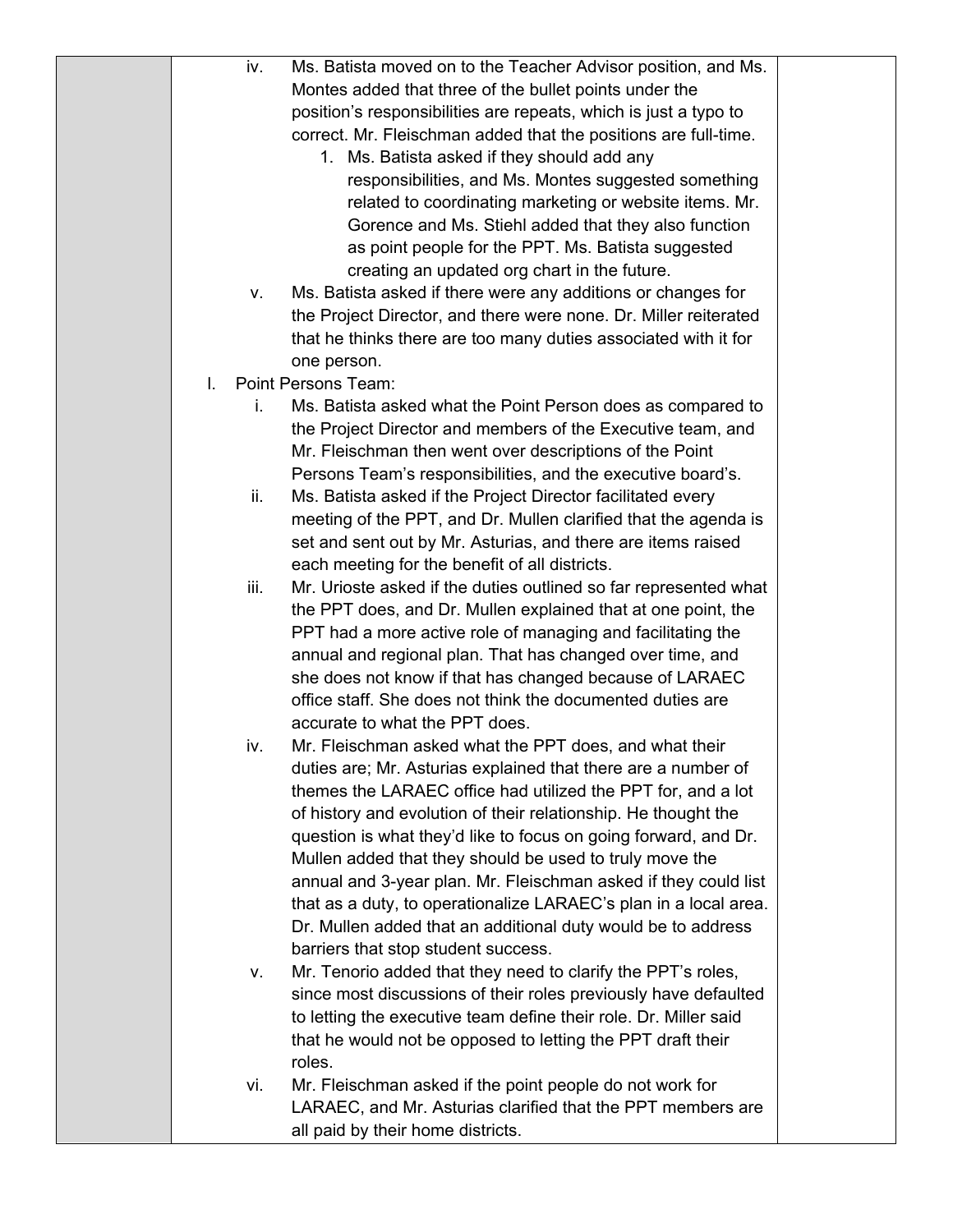| vii.<br>Mr. Urioste added that aside from their duties at their district,                                                            |  |
|--------------------------------------------------------------------------------------------------------------------------------------|--|
|                                                                                                                                      |  |
| their duties as a point person are attending meetings,                                                                               |  |
| participating in those meetings, and that they may be given                                                                          |  |
| homework as well, and for that reason many refuse to become                                                                          |  |
| members of the point person team.                                                                                                    |  |
| Ms. Stiehl said she would like more collaboration, and added<br>viii.                                                                |  |
| that the LARAEC staff does not always feel able to participate                                                                       |  |
| in PPT discussions. Dr. Mullen said that they think it is critical                                                                   |  |
| for the LARAEC staff to participate, and Mr. Carias agreed.                                                                          |  |
| Ms. Stiehl clarified that they only call on the five district                                                                        |  |
| representatives on the PPT when they are voting, and they do                                                                         |  |
| not feel they can be active members of the conversation when                                                                         |  |
| they are in the conversation. Ms. Batista summarized that                                                                            |  |
| teacher advisors would like to know more about their level of                                                                        |  |
| responsibility, they should add marketing/webstie coordination                                                                       |  |
| to their roles, and they should be able to participate in Point                                                                      |  |
| Person Team meetings.                                                                                                                |  |
| 1. Ms. Stiehl added that when the Teacher Advisors were                                                                              |  |
| hired, her thought was it was because the point people                                                                               |  |
| have full time jobs and can'd do the work for LAREC                                                                                  |  |
| that they need to do immediately. Mr. Urioste said that                                                                              |  |
| he thought historically the pint persons served a                                                                                    |  |
| tremendous advisory role to the project manager                                                                                      |  |
| because of the perspective they brought from their                                                                                   |  |
| districts.                                                                                                                           |  |
| Ms. Batista said that she believes they will have to have a<br>ix.                                                                   |  |
| follow-up meeting or two to work through some of these                                                                               |  |
| issues, and she summarized the roles of the Point Persons,                                                                           |  |
| and that the support the PPT needs will also have to be                                                                              |  |
| defined.                                                                                                                             |  |
| Mr. Urioste requested to go back to discussing agenda, and said it<br>m.                                                             |  |
| was his understanding that a board can request to have an agenda<br>item placed on the agenda through the board president, which Ms. |  |
| Montes confirmed for LARAEC board meetings.                                                                                          |  |
| Mr. Stark observed that in certain cases, the board says they<br>i.                                                                  |  |
| need staff to look into something or take care of something,                                                                         |  |
| and that triggers a meeting. And the question then is, who do                                                                        |  |
| they mean by "staff"? Is it just LARAEC staff, including the                                                                         |  |
| point people in on that? Moving forward, making a request, it                                                                        |  |
| might help to be more specific depending on what the issue is.                                                                       |  |
| Ms. Montes clarified that the board had decided at one of their                                                                      |  |
| meetings that they would be explicit about whether they would                                                                        |  |
| assign items LARAEC staff, since each board member can                                                                               |  |
| only task their district's point person with duties, not the entire                                                                  |  |
| PPT.                                                                                                                                 |  |
| ii.<br>Mr. Asturias said he would like to bring to the table whether                                                                 |  |
| these PPT meetings should be brought as open meetings or                                                                             |  |
| closed meetings. Because the PPT members are appointed,                                                                              |  |
| they may be seen as an extension of their executive                                                                                  |  |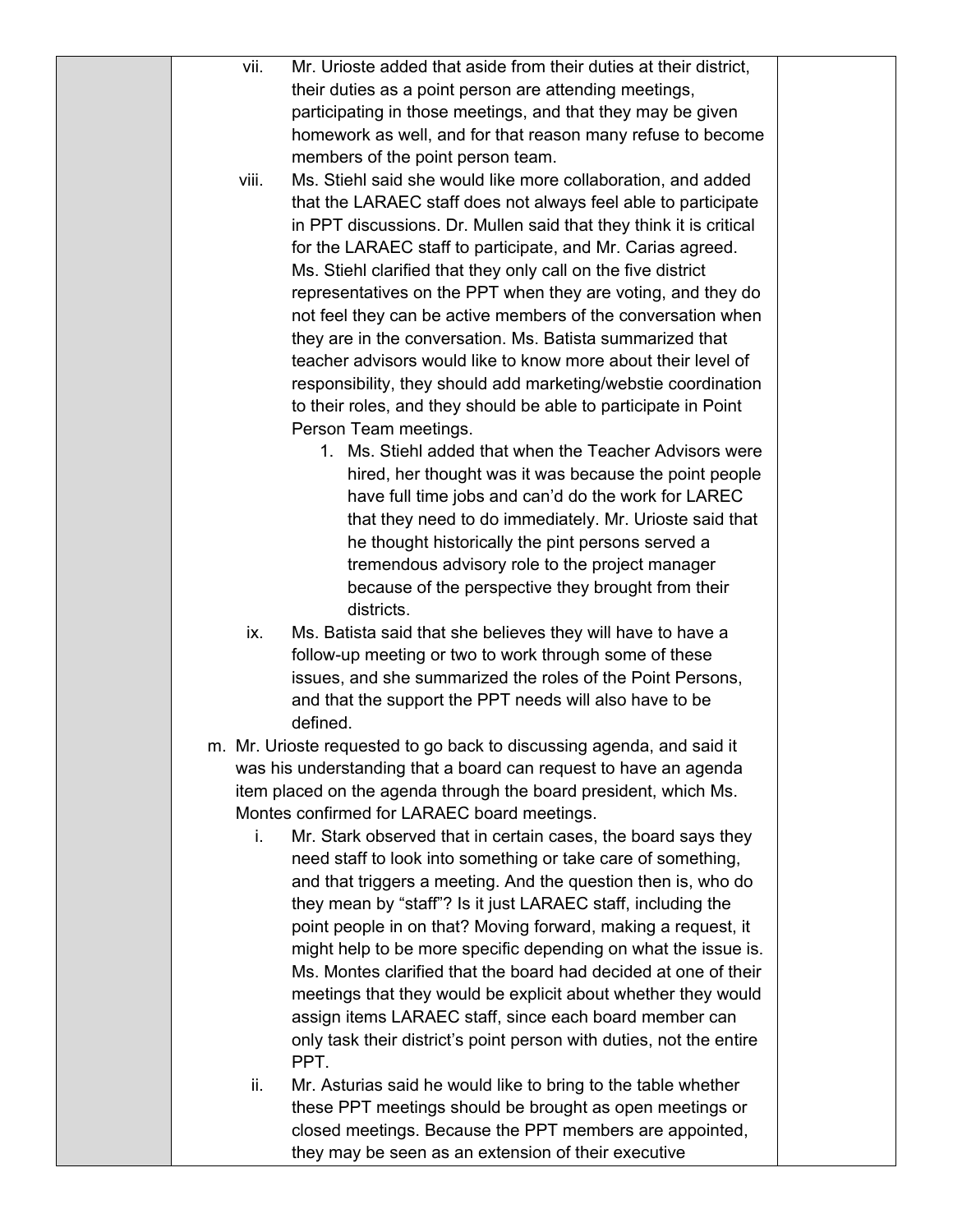| open meeting. Besides that, there's the issue of transparency:<br>if they have open meetings all the time, that's full<br>transparency.<br>iii.<br>Dr. Miller added that there are meetings that take place<br>throughout districts and district staff's days which are not<br>governed by the Brown Act, and Mr. Urioste added that he<br>believes transparency occurs with the fact that whatever is<br>discussed in PPT meetings is then agendized and shared at<br>the regular meeting. Mr. Fleischman thought that seemed to<br>be an equitable way to do it, although Mr. Gorence noted that<br>a number of consortia have agendized and minuted meetings<br>outside of their executive team throughout the state.<br>Dr. Mullen added that during PPT meetings, they are not<br>iv.<br>making decisions, but rather recommendations, and does not<br>think that leads to a Brown Act issue.<br>Mr. Fleischman invited attendees to rank the items that had been<br>n.<br>written down by Ms. Batista as potential roles of the PPT, giving them<br>dot stickers to place on the roles they felt were of highest priority.<br>Mr. Fleischman then summarized the main priorities decided<br>i.<br>by the group: managing plan implementation, operationalizing<br>the plan at local sites, and facilitating communication between<br>PP's and the Project Director/LARAEC Office/Exec team. Also,<br>that PP support needs to be defined. LACCD staff needs to<br>communicate support needs to the LARAEC office as well.<br>Mr. Fleischman then recommended discussing the roles of the Action<br>О.<br>Planning Teams.<br>i.<br>Ms. Jacquez said that to her, they were clearly like a<br>Professional Learning Community, and each district would<br>designate teachers to attend APTs based on expertise. Mr.<br>Stark added that as the point people are the primary rep for<br>each of the districts, then they have the action planning teams<br>really digging into specific subject areas. They'd be around a<br>particular issue like counseling, ESL, program areas, etc.<br>Ms. Le added that the 3-year plan CAEP strategies include<br>ii.<br>forming an APT for each priority focus area, and said that each<br>APT had a good cross-section of LARAEC members and<br>SMEs, and ranged in size up to 30 participants.<br>Ms. Stiehl added that they looked at how to redefine what<br>iii.<br>existing workgroups were doing to set up new APTs, and they |  |                                                              |  |
|--------------------------------------------------------------------------------------------------------------------------------------------------------------------------------------------------------------------------------------------------------------------------------------------------------------------------------------------------------------------------------------------------------------------------------------------------------------------------------------------------------------------------------------------------------------------------------------------------------------------------------------------------------------------------------------------------------------------------------------------------------------------------------------------------------------------------------------------------------------------------------------------------------------------------------------------------------------------------------------------------------------------------------------------------------------------------------------------------------------------------------------------------------------------------------------------------------------------------------------------------------------------------------------------------------------------------------------------------------------------------------------------------------------------------------------------------------------------------------------------------------------------------------------------------------------------------------------------------------------------------------------------------------------------------------------------------------------------------------------------------------------------------------------------------------------------------------------------------------------------------------------------------------------------------------------------------------------------------------------------------------------------------------------------------------------------------------------------------------------------------------------------------------------------------------------------------------------------------------------------------------------------------------------------------------------------------------------------------------------------------------------------------------------------------------------------------------------------------------|--|--------------------------------------------------------------|--|
|                                                                                                                                                                                                                                                                                                                                                                                                                                                                                                                                                                                                                                                                                                                                                                                                                                                                                                                                                                                                                                                                                                                                                                                                                                                                                                                                                                                                                                                                                                                                                                                                                                                                                                                                                                                                                                                                                                                                                                                                                                                                                                                                                                                                                                                                                                                                                                                                                                                                                |  | counterparts, and that being the case, they would require an |  |
|                                                                                                                                                                                                                                                                                                                                                                                                                                                                                                                                                                                                                                                                                                                                                                                                                                                                                                                                                                                                                                                                                                                                                                                                                                                                                                                                                                                                                                                                                                                                                                                                                                                                                                                                                                                                                                                                                                                                                                                                                                                                                                                                                                                                                                                                                                                                                                                                                                                                                |  |                                                              |  |
|                                                                                                                                                                                                                                                                                                                                                                                                                                                                                                                                                                                                                                                                                                                                                                                                                                                                                                                                                                                                                                                                                                                                                                                                                                                                                                                                                                                                                                                                                                                                                                                                                                                                                                                                                                                                                                                                                                                                                                                                                                                                                                                                                                                                                                                                                                                                                                                                                                                                                |  |                                                              |  |
|                                                                                                                                                                                                                                                                                                                                                                                                                                                                                                                                                                                                                                                                                                                                                                                                                                                                                                                                                                                                                                                                                                                                                                                                                                                                                                                                                                                                                                                                                                                                                                                                                                                                                                                                                                                                                                                                                                                                                                                                                                                                                                                                                                                                                                                                                                                                                                                                                                                                                |  |                                                              |  |
|                                                                                                                                                                                                                                                                                                                                                                                                                                                                                                                                                                                                                                                                                                                                                                                                                                                                                                                                                                                                                                                                                                                                                                                                                                                                                                                                                                                                                                                                                                                                                                                                                                                                                                                                                                                                                                                                                                                                                                                                                                                                                                                                                                                                                                                                                                                                                                                                                                                                                |  |                                                              |  |
|                                                                                                                                                                                                                                                                                                                                                                                                                                                                                                                                                                                                                                                                                                                                                                                                                                                                                                                                                                                                                                                                                                                                                                                                                                                                                                                                                                                                                                                                                                                                                                                                                                                                                                                                                                                                                                                                                                                                                                                                                                                                                                                                                                                                                                                                                                                                                                                                                                                                                |  |                                                              |  |
|                                                                                                                                                                                                                                                                                                                                                                                                                                                                                                                                                                                                                                                                                                                                                                                                                                                                                                                                                                                                                                                                                                                                                                                                                                                                                                                                                                                                                                                                                                                                                                                                                                                                                                                                                                                                                                                                                                                                                                                                                                                                                                                                                                                                                                                                                                                                                                                                                                                                                |  |                                                              |  |
|                                                                                                                                                                                                                                                                                                                                                                                                                                                                                                                                                                                                                                                                                                                                                                                                                                                                                                                                                                                                                                                                                                                                                                                                                                                                                                                                                                                                                                                                                                                                                                                                                                                                                                                                                                                                                                                                                                                                                                                                                                                                                                                                                                                                                                                                                                                                                                                                                                                                                |  |                                                              |  |
|                                                                                                                                                                                                                                                                                                                                                                                                                                                                                                                                                                                                                                                                                                                                                                                                                                                                                                                                                                                                                                                                                                                                                                                                                                                                                                                                                                                                                                                                                                                                                                                                                                                                                                                                                                                                                                                                                                                                                                                                                                                                                                                                                                                                                                                                                                                                                                                                                                                                                |  |                                                              |  |
|                                                                                                                                                                                                                                                                                                                                                                                                                                                                                                                                                                                                                                                                                                                                                                                                                                                                                                                                                                                                                                                                                                                                                                                                                                                                                                                                                                                                                                                                                                                                                                                                                                                                                                                                                                                                                                                                                                                                                                                                                                                                                                                                                                                                                                                                                                                                                                                                                                                                                |  |                                                              |  |
|                                                                                                                                                                                                                                                                                                                                                                                                                                                                                                                                                                                                                                                                                                                                                                                                                                                                                                                                                                                                                                                                                                                                                                                                                                                                                                                                                                                                                                                                                                                                                                                                                                                                                                                                                                                                                                                                                                                                                                                                                                                                                                                                                                                                                                                                                                                                                                                                                                                                                |  |                                                              |  |
|                                                                                                                                                                                                                                                                                                                                                                                                                                                                                                                                                                                                                                                                                                                                                                                                                                                                                                                                                                                                                                                                                                                                                                                                                                                                                                                                                                                                                                                                                                                                                                                                                                                                                                                                                                                                                                                                                                                                                                                                                                                                                                                                                                                                                                                                                                                                                                                                                                                                                |  |                                                              |  |
|                                                                                                                                                                                                                                                                                                                                                                                                                                                                                                                                                                                                                                                                                                                                                                                                                                                                                                                                                                                                                                                                                                                                                                                                                                                                                                                                                                                                                                                                                                                                                                                                                                                                                                                                                                                                                                                                                                                                                                                                                                                                                                                                                                                                                                                                                                                                                                                                                                                                                |  |                                                              |  |
|                                                                                                                                                                                                                                                                                                                                                                                                                                                                                                                                                                                                                                                                                                                                                                                                                                                                                                                                                                                                                                                                                                                                                                                                                                                                                                                                                                                                                                                                                                                                                                                                                                                                                                                                                                                                                                                                                                                                                                                                                                                                                                                                                                                                                                                                                                                                                                                                                                                                                |  |                                                              |  |
|                                                                                                                                                                                                                                                                                                                                                                                                                                                                                                                                                                                                                                                                                                                                                                                                                                                                                                                                                                                                                                                                                                                                                                                                                                                                                                                                                                                                                                                                                                                                                                                                                                                                                                                                                                                                                                                                                                                                                                                                                                                                                                                                                                                                                                                                                                                                                                                                                                                                                |  |                                                              |  |
|                                                                                                                                                                                                                                                                                                                                                                                                                                                                                                                                                                                                                                                                                                                                                                                                                                                                                                                                                                                                                                                                                                                                                                                                                                                                                                                                                                                                                                                                                                                                                                                                                                                                                                                                                                                                                                                                                                                                                                                                                                                                                                                                                                                                                                                                                                                                                                                                                                                                                |  |                                                              |  |
|                                                                                                                                                                                                                                                                                                                                                                                                                                                                                                                                                                                                                                                                                                                                                                                                                                                                                                                                                                                                                                                                                                                                                                                                                                                                                                                                                                                                                                                                                                                                                                                                                                                                                                                                                                                                                                                                                                                                                                                                                                                                                                                                                                                                                                                                                                                                                                                                                                                                                |  |                                                              |  |
|                                                                                                                                                                                                                                                                                                                                                                                                                                                                                                                                                                                                                                                                                                                                                                                                                                                                                                                                                                                                                                                                                                                                                                                                                                                                                                                                                                                                                                                                                                                                                                                                                                                                                                                                                                                                                                                                                                                                                                                                                                                                                                                                                                                                                                                                                                                                                                                                                                                                                |  |                                                              |  |
|                                                                                                                                                                                                                                                                                                                                                                                                                                                                                                                                                                                                                                                                                                                                                                                                                                                                                                                                                                                                                                                                                                                                                                                                                                                                                                                                                                                                                                                                                                                                                                                                                                                                                                                                                                                                                                                                                                                                                                                                                                                                                                                                                                                                                                                                                                                                                                                                                                                                                |  |                                                              |  |
|                                                                                                                                                                                                                                                                                                                                                                                                                                                                                                                                                                                                                                                                                                                                                                                                                                                                                                                                                                                                                                                                                                                                                                                                                                                                                                                                                                                                                                                                                                                                                                                                                                                                                                                                                                                                                                                                                                                                                                                                                                                                                                                                                                                                                                                                                                                                                                                                                                                                                |  |                                                              |  |
|                                                                                                                                                                                                                                                                                                                                                                                                                                                                                                                                                                                                                                                                                                                                                                                                                                                                                                                                                                                                                                                                                                                                                                                                                                                                                                                                                                                                                                                                                                                                                                                                                                                                                                                                                                                                                                                                                                                                                                                                                                                                                                                                                                                                                                                                                                                                                                                                                                                                                |  |                                                              |  |
|                                                                                                                                                                                                                                                                                                                                                                                                                                                                                                                                                                                                                                                                                                                                                                                                                                                                                                                                                                                                                                                                                                                                                                                                                                                                                                                                                                                                                                                                                                                                                                                                                                                                                                                                                                                                                                                                                                                                                                                                                                                                                                                                                                                                                                                                                                                                                                                                                                                                                |  |                                                              |  |
|                                                                                                                                                                                                                                                                                                                                                                                                                                                                                                                                                                                                                                                                                                                                                                                                                                                                                                                                                                                                                                                                                                                                                                                                                                                                                                                                                                                                                                                                                                                                                                                                                                                                                                                                                                                                                                                                                                                                                                                                                                                                                                                                                                                                                                                                                                                                                                                                                                                                                |  |                                                              |  |
|                                                                                                                                                                                                                                                                                                                                                                                                                                                                                                                                                                                                                                                                                                                                                                                                                                                                                                                                                                                                                                                                                                                                                                                                                                                                                                                                                                                                                                                                                                                                                                                                                                                                                                                                                                                                                                                                                                                                                                                                                                                                                                                                                                                                                                                                                                                                                                                                                                                                                |  |                                                              |  |
|                                                                                                                                                                                                                                                                                                                                                                                                                                                                                                                                                                                                                                                                                                                                                                                                                                                                                                                                                                                                                                                                                                                                                                                                                                                                                                                                                                                                                                                                                                                                                                                                                                                                                                                                                                                                                                                                                                                                                                                                                                                                                                                                                                                                                                                                                                                                                                                                                                                                                |  |                                                              |  |
|                                                                                                                                                                                                                                                                                                                                                                                                                                                                                                                                                                                                                                                                                                                                                                                                                                                                                                                                                                                                                                                                                                                                                                                                                                                                                                                                                                                                                                                                                                                                                                                                                                                                                                                                                                                                                                                                                                                                                                                                                                                                                                                                                                                                                                                                                                                                                                                                                                                                                |  |                                                              |  |
|                                                                                                                                                                                                                                                                                                                                                                                                                                                                                                                                                                                                                                                                                                                                                                                                                                                                                                                                                                                                                                                                                                                                                                                                                                                                                                                                                                                                                                                                                                                                                                                                                                                                                                                                                                                                                                                                                                                                                                                                                                                                                                                                                                                                                                                                                                                                                                                                                                                                                |  |                                                              |  |
|                                                                                                                                                                                                                                                                                                                                                                                                                                                                                                                                                                                                                                                                                                                                                                                                                                                                                                                                                                                                                                                                                                                                                                                                                                                                                                                                                                                                                                                                                                                                                                                                                                                                                                                                                                                                                                                                                                                                                                                                                                                                                                                                                                                                                                                                                                                                                                                                                                                                                |  |                                                              |  |
|                                                                                                                                                                                                                                                                                                                                                                                                                                                                                                                                                                                                                                                                                                                                                                                                                                                                                                                                                                                                                                                                                                                                                                                                                                                                                                                                                                                                                                                                                                                                                                                                                                                                                                                                                                                                                                                                                                                                                                                                                                                                                                                                                                                                                                                                                                                                                                                                                                                                                |  |                                                              |  |
|                                                                                                                                                                                                                                                                                                                                                                                                                                                                                                                                                                                                                                                                                                                                                                                                                                                                                                                                                                                                                                                                                                                                                                                                                                                                                                                                                                                                                                                                                                                                                                                                                                                                                                                                                                                                                                                                                                                                                                                                                                                                                                                                                                                                                                                                                                                                                                                                                                                                                |  |                                                              |  |
|                                                                                                                                                                                                                                                                                                                                                                                                                                                                                                                                                                                                                                                                                                                                                                                                                                                                                                                                                                                                                                                                                                                                                                                                                                                                                                                                                                                                                                                                                                                                                                                                                                                                                                                                                                                                                                                                                                                                                                                                                                                                                                                                                                                                                                                                                                                                                                                                                                                                                |  |                                                              |  |
|                                                                                                                                                                                                                                                                                                                                                                                                                                                                                                                                                                                                                                                                                                                                                                                                                                                                                                                                                                                                                                                                                                                                                                                                                                                                                                                                                                                                                                                                                                                                                                                                                                                                                                                                                                                                                                                                                                                                                                                                                                                                                                                                                                                                                                                                                                                                                                                                                                                                                |  |                                                              |  |
|                                                                                                                                                                                                                                                                                                                                                                                                                                                                                                                                                                                                                                                                                                                                                                                                                                                                                                                                                                                                                                                                                                                                                                                                                                                                                                                                                                                                                                                                                                                                                                                                                                                                                                                                                                                                                                                                                                                                                                                                                                                                                                                                                                                                                                                                                                                                                                                                                                                                                |  |                                                              |  |
|                                                                                                                                                                                                                                                                                                                                                                                                                                                                                                                                                                                                                                                                                                                                                                                                                                                                                                                                                                                                                                                                                                                                                                                                                                                                                                                                                                                                                                                                                                                                                                                                                                                                                                                                                                                                                                                                                                                                                                                                                                                                                                                                                                                                                                                                                                                                                                                                                                                                                |  |                                                              |  |
|                                                                                                                                                                                                                                                                                                                                                                                                                                                                                                                                                                                                                                                                                                                                                                                                                                                                                                                                                                                                                                                                                                                                                                                                                                                                                                                                                                                                                                                                                                                                                                                                                                                                                                                                                                                                                                                                                                                                                                                                                                                                                                                                                                                                                                                                                                                                                                                                                                                                                |  |                                                              |  |
|                                                                                                                                                                                                                                                                                                                                                                                                                                                                                                                                                                                                                                                                                                                                                                                                                                                                                                                                                                                                                                                                                                                                                                                                                                                                                                                                                                                                                                                                                                                                                                                                                                                                                                                                                                                                                                                                                                                                                                                                                                                                                                                                                                                                                                                                                                                                                                                                                                                                                |  |                                                              |  |
|                                                                                                                                                                                                                                                                                                                                                                                                                                                                                                                                                                                                                                                                                                                                                                                                                                                                                                                                                                                                                                                                                                                                                                                                                                                                                                                                                                                                                                                                                                                                                                                                                                                                                                                                                                                                                                                                                                                                                                                                                                                                                                                                                                                                                                                                                                                                                                                                                                                                                |  |                                                              |  |
|                                                                                                                                                                                                                                                                                                                                                                                                                                                                                                                                                                                                                                                                                                                                                                                                                                                                                                                                                                                                                                                                                                                                                                                                                                                                                                                                                                                                                                                                                                                                                                                                                                                                                                                                                                                                                                                                                                                                                                                                                                                                                                                                                                                                                                                                                                                                                                                                                                                                                |  |                                                              |  |
|                                                                                                                                                                                                                                                                                                                                                                                                                                                                                                                                                                                                                                                                                                                                                                                                                                                                                                                                                                                                                                                                                                                                                                                                                                                                                                                                                                                                                                                                                                                                                                                                                                                                                                                                                                                                                                                                                                                                                                                                                                                                                                                                                                                                                                                                                                                                                                                                                                                                                |  |                                                              |  |
|                                                                                                                                                                                                                                                                                                                                                                                                                                                                                                                                                                                                                                                                                                                                                                                                                                                                                                                                                                                                                                                                                                                                                                                                                                                                                                                                                                                                                                                                                                                                                                                                                                                                                                                                                                                                                                                                                                                                                                                                                                                                                                                                                                                                                                                                                                                                                                                                                                                                                |  |                                                              |  |
|                                                                                                                                                                                                                                                                                                                                                                                                                                                                                                                                                                                                                                                                                                                                                                                                                                                                                                                                                                                                                                                                                                                                                                                                                                                                                                                                                                                                                                                                                                                                                                                                                                                                                                                                                                                                                                                                                                                                                                                                                                                                                                                                                                                                                                                                                                                                                                                                                                                                                |  |                                                              |  |
|                                                                                                                                                                                                                                                                                                                                                                                                                                                                                                                                                                                                                                                                                                                                                                                                                                                                                                                                                                                                                                                                                                                                                                                                                                                                                                                                                                                                                                                                                                                                                                                                                                                                                                                                                                                                                                                                                                                                                                                                                                                                                                                                                                                                                                                                                                                                                                                                                                                                                |  |                                                              |  |
|                                                                                                                                                                                                                                                                                                                                                                                                                                                                                                                                                                                                                                                                                                                                                                                                                                                                                                                                                                                                                                                                                                                                                                                                                                                                                                                                                                                                                                                                                                                                                                                                                                                                                                                                                                                                                                                                                                                                                                                                                                                                                                                                                                                                                                                                                                                                                                                                                                                                                |  | recommended creating ways to get information discussed in    |  |
| the APT meetings out to stakeholders.                                                                                                                                                                                                                                                                                                                                                                                                                                                                                                                                                                                                                                                                                                                                                                                                                                                                                                                                                                                                                                                                                                                                                                                                                                                                                                                                                                                                                                                                                                                                                                                                                                                                                                                                                                                                                                                                                                                                                                                                                                                                                                                                                                                                                                                                                                                                                                                                                                          |  |                                                              |  |
| Ms. Montes said that she sees the APTs as where all the<br>iv.                                                                                                                                                                                                                                                                                                                                                                                                                                                                                                                                                                                                                                                                                                                                                                                                                                                                                                                                                                                                                                                                                                                                                                                                                                                                                                                                                                                                                                                                                                                                                                                                                                                                                                                                                                                                                                                                                                                                                                                                                                                                                                                                                                                                                                                                                                                                                                                                                 |  |                                                              |  |
| coordination and implementation of the plan happens on the                                                                                                                                                                                                                                                                                                                                                                                                                                                                                                                                                                                                                                                                                                                                                                                                                                                                                                                                                                                                                                                                                                                                                                                                                                                                                                                                                                                                                                                                                                                                                                                                                                                                                                                                                                                                                                                                                                                                                                                                                                                                                                                                                                                                                                                                                                                                                                                                                     |  |                                                              |  |
| ground, and that their point is to maximize collaboration.                                                                                                                                                                                                                                                                                                                                                                                                                                                                                                                                                                                                                                                                                                                                                                                                                                                                                                                                                                                                                                                                                                                                                                                                                                                                                                                                                                                                                                                                                                                                                                                                                                                                                                                                                                                                                                                                                                                                                                                                                                                                                                                                                                                                                                                                                                                                                                                                                     |  |                                                              |  |
| Ms. Stiehl also clarified for Mr. Fleischman and Ms. Batista the                                                                                                                                                                                                                                                                                                                                                                                                                                                                                                                                                                                                                                                                                                                                                                                                                                                                                                                                                                                                                                                                                                                                                                                                                                                                                                                                                                                                                                                                                                                                                                                                                                                                                                                                                                                                                                                                                                                                                                                                                                                                                                                                                                                                                                                                                                                                                                                                               |  |                                                              |  |
| ν.                                                                                                                                                                                                                                                                                                                                                                                                                                                                                                                                                                                                                                                                                                                                                                                                                                                                                                                                                                                                                                                                                                                                                                                                                                                                                                                                                                                                                                                                                                                                                                                                                                                                                                                                                                                                                                                                                                                                                                                                                                                                                                                                                                                                                                                                                                                                                                                                                                                                             |  |                                                              |  |
| various subject matters APTs were formed around, and the                                                                                                                                                                                                                                                                                                                                                                                                                                                                                                                                                                                                                                                                                                                                                                                                                                                                                                                                                                                                                                                                                                                                                                                                                                                                                                                                                                                                                                                                                                                                                                                                                                                                                                                                                                                                                                                                                                                                                                                                                                                                                                                                                                                                                                                                                                                                                                                                                       |  |                                                              |  |
|                                                                                                                                                                                                                                                                                                                                                                                                                                                                                                                                                                                                                                                                                                                                                                                                                                                                                                                                                                                                                                                                                                                                                                                                                                                                                                                                                                                                                                                                                                                                                                                                                                                                                                                                                                                                                                                                                                                                                                                                                                                                                                                                                                                                                                                                                                                                                                                                                                                                                |  |                                                              |  |
| needs to be a balance of representation and buy-in from all the                                                                                                                                                                                                                                                                                                                                                                                                                                                                                                                                                                                                                                                                                                                                                                                                                                                                                                                                                                                                                                                                                                                                                                                                                                                                                                                                                                                                                                                                                                                                                                                                                                                                                                                                                                                                                                                                                                                                                                                                                                                                                                                                                                                                                                                                                                                                                                                                                |  | makeup of them. She added that they discussed that there     |  |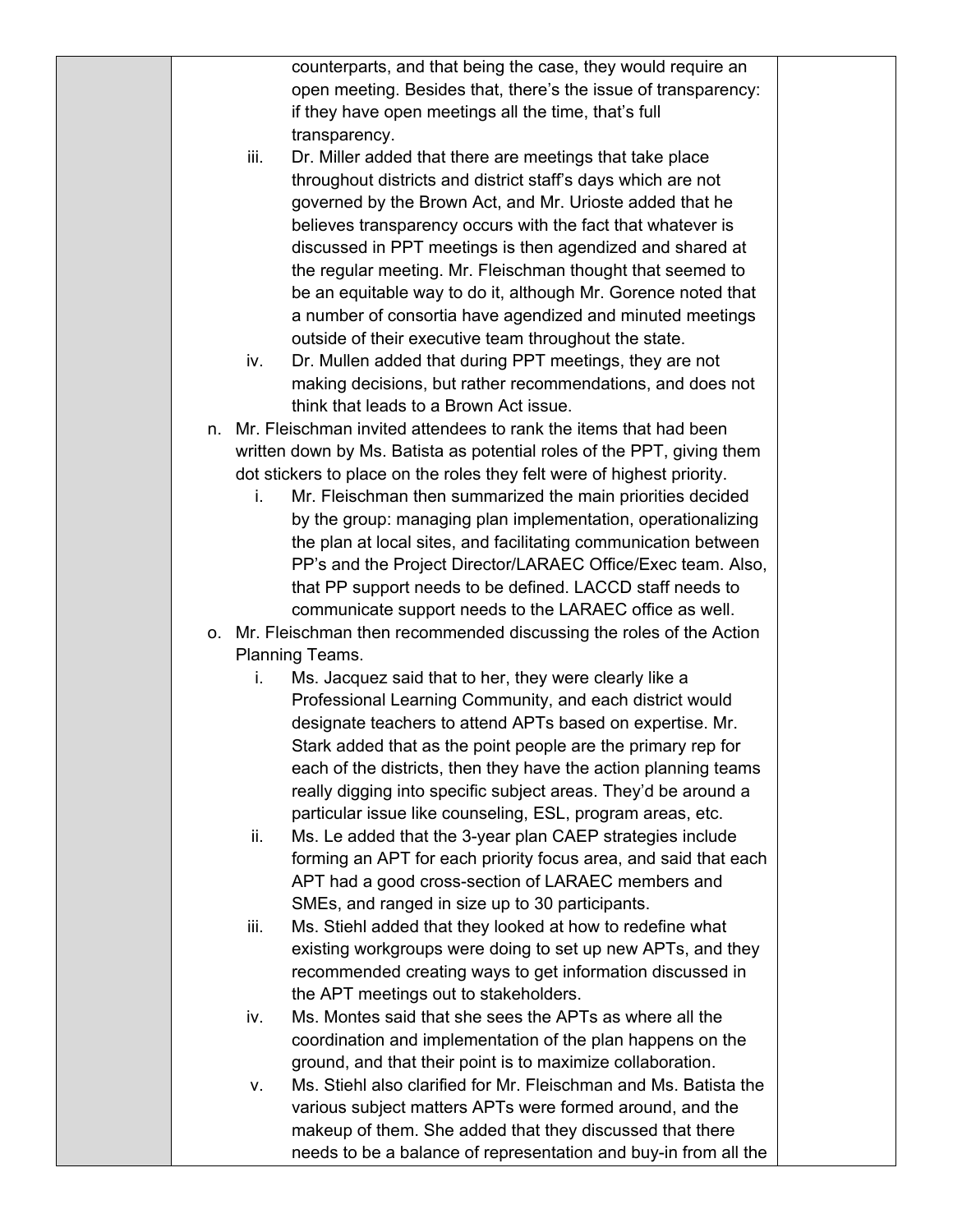school sites. To limit LAUSD to 2 people, they would have 9 schools with nobody playing. They were excited in electing chairs and co-chairs once the body was collected together, which was missing from last iteration of SME groups. Mr. Fleischman asked if LARAEC has any oversight or jurisdiction on the groups, and Mr. Asturias clarified that that was purpose fully left ambiguous; roles have organically changed, which led to confusion. He does think there has to be an oversight body for the implementation for accountability purposes. They need to make sure whatever needs to happen is happening. The LARAEC office would be happy to play that role, but they are open to collaborative effort to make sure that plan is implemented.

- vi. Ms. Montes thought there has to be some expectation of oversight, and of capturing documentaiton when they ahve to do reporting. She thinks the 3-year plan will drive what APTs and SMEs do and how long it takes. She does expect that the LARAEC office staff oversees and captures and supports those things.
- vii. The acting director of MUSD asked, regarding proportional representation, how they will equalize that, and prevent there from being one group with more representation. Ms. Stiehl said that they were thinking about that particular issue, and trying to figure out how to balance that. In her experience, the workgroups/APTs were not so much about voting on things or coming to a consensus, but about talking about specific topics and coming away with things to take back to help students in their districts.
- viii. Ms. Batista asked if there were other roles of the APT that haven't come up yet. Mr. Stark added that he does not want their roles to just be limited to implementing the plan, and wants them to be a viable feedback source and make sure that feedback is communicated up the chain.
- ix. Mr. Stark said that he would like the APTs to actually be a PLC, and that LARAEC needs to know when to intervene or provide more support because people's time is really valuable.
- x. Ms. Montes said that she would also like to push equal representation, and wants to ensure all voices are heard, but that there is also equity.
- p. Mr. Fleischman then asked about the roles and responsibilities of the Executive Team.
	- i. Dr. Miller suggested that their responsibilities are to establish policy, approve the budget, and hire and fire their CEO, emphasizing that if the board is not doing what they need to do, changes will be made. Mr. Urioste said that because of their unique makeup, that is not going to happen. He said that they cannot evaluate Mr. Asturias, since he is funded through LAUSD; Mr. Asturias clarified that that does not mean he cannot be evaluated by the LARAEC board.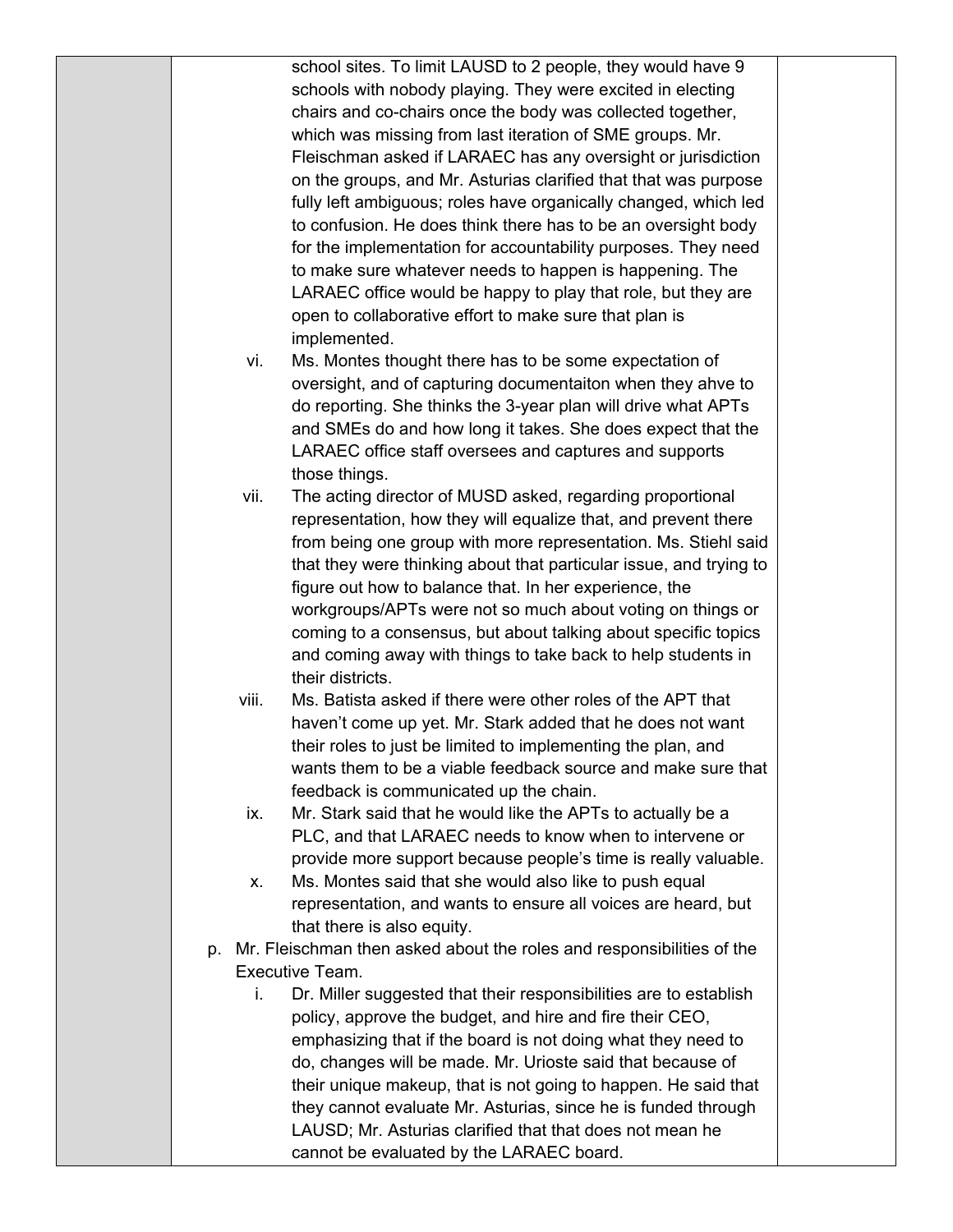| ii.   | Mr. Stark added that if there was a proposal from the executive                                                                 |  |
|-------|---------------------------------------------------------------------------------------------------------------------------------|--|
|       | team members to say that there should be a process to                                                                           |  |
|       | evaluate how an individual is doing vis a vis LARAEC, nothing                                                                   |  |
|       | prevents that, and there are opportunities through various                                                                      |  |
|       | mechanisms to evaluate performance.                                                                                             |  |
| iii.  | Mr. Flesichman recommended that the board explore coming                                                                        |  |
|       | up with alternates. Mr. Asturias clarified that at one point, he                                                                |  |
|       | reached out to the state to find out if it legally allowed for the                                                              |  |
|       | board members to have alternates, and since it's not                                                                            |  |
|       | specifically indicated on AB104, there cannot be alternates.                                                                    |  |
|       | Mr. Fleischman said that he got a different answer from the                                                                     |  |
|       | state. Mr. Stark added that the board has learned to                                                                            |  |
|       | sometimes take what they get from the state with a grain of                                                                     |  |
|       | salt.                                                                                                                           |  |
| iv.   | Ms. Batista posed the hypothetical: if they were about to vote                                                                  |  |
|       | on the CFAD and members couldn't attend, would they make                                                                        |  |
|       |                                                                                                                                 |  |
|       | sure they get their input prior to the meeting? Ms. Montes                                                                      |  |
|       | confirmed and said that they have had people conference call<br>into meetings before. Mr. Asturias confirmed that he received   |  |
|       | the previous opinion from the state regarding alternates in                                                                     |  |
|       | verbal and written form.                                                                                                        |  |
|       | Dr. Miller thought that they should be able to have alternates.                                                                 |  |
| v.    | Mr. Urioste clarified that the training the board was given was,                                                                |  |
|       | if they are calling into a meeting, the member calling in would                                                                 |  |
|       | have to indicate where they would be and the public would                                                                       |  |
|       |                                                                                                                                 |  |
|       | have to be invited to attend there. Dr. Miller explained that the<br>way they have gotten around that multiple times when board |  |
|       | members are out of town is posting a meeting notice on their                                                                    |  |
|       | hotel room door, notifying that the meeting is going on.                                                                        |  |
| vi.   | Ms. Montes asked the board what they thought their roles                                                                        |  |
|       | should be; Mr. Fleischman asked if the entire board provides                                                                    |  |
|       | Mr. Asturias with agenda items, and Ms. Montes clarified that                                                                   |  |
|       | currently she communicates with Mr. Asturias, and other board                                                                   |  |
|       | members can funnel agenda items to him through her.                                                                             |  |
| vii.  | Mr. Tenorio asked if issuing directives to the LARAEC staff                                                                     |  |
|       | requires a motion, or some kind of consensus on the board,                                                                      |  |
|       | and Ms. Montes explained that the board said it was her                                                                         |  |
|       | responsibility to work with Mr. Asturias to prioritize such                                                                     |  |
|       | directives.                                                                                                                     |  |
| viii. | Mr. Stark added that their responsibilities should also include                                                                 |  |
|       | ensuring agency performance and accountability related to the                                                                   |  |
|       | consortium plan and executing commitments that are in the                                                                       |  |
|       | plan.                                                                                                                           |  |
| ix.   | Mr. Asturias also asked the board to consider an outline of the                                                                 |  |
|       | delegation of responsibility, especially regarding financial                                                                    |  |
|       | matters, and for the board to set a threshold below which                                                                       |  |
|       | LARAEC can spend funds for certain expenses without the                                                                         |  |
|       | need for board approval. Mr. Urioste said that he thought most                                                                  |  |
|       | districts require approval by their board if an expense is over                                                                 |  |
|       |                                                                                                                                 |  |